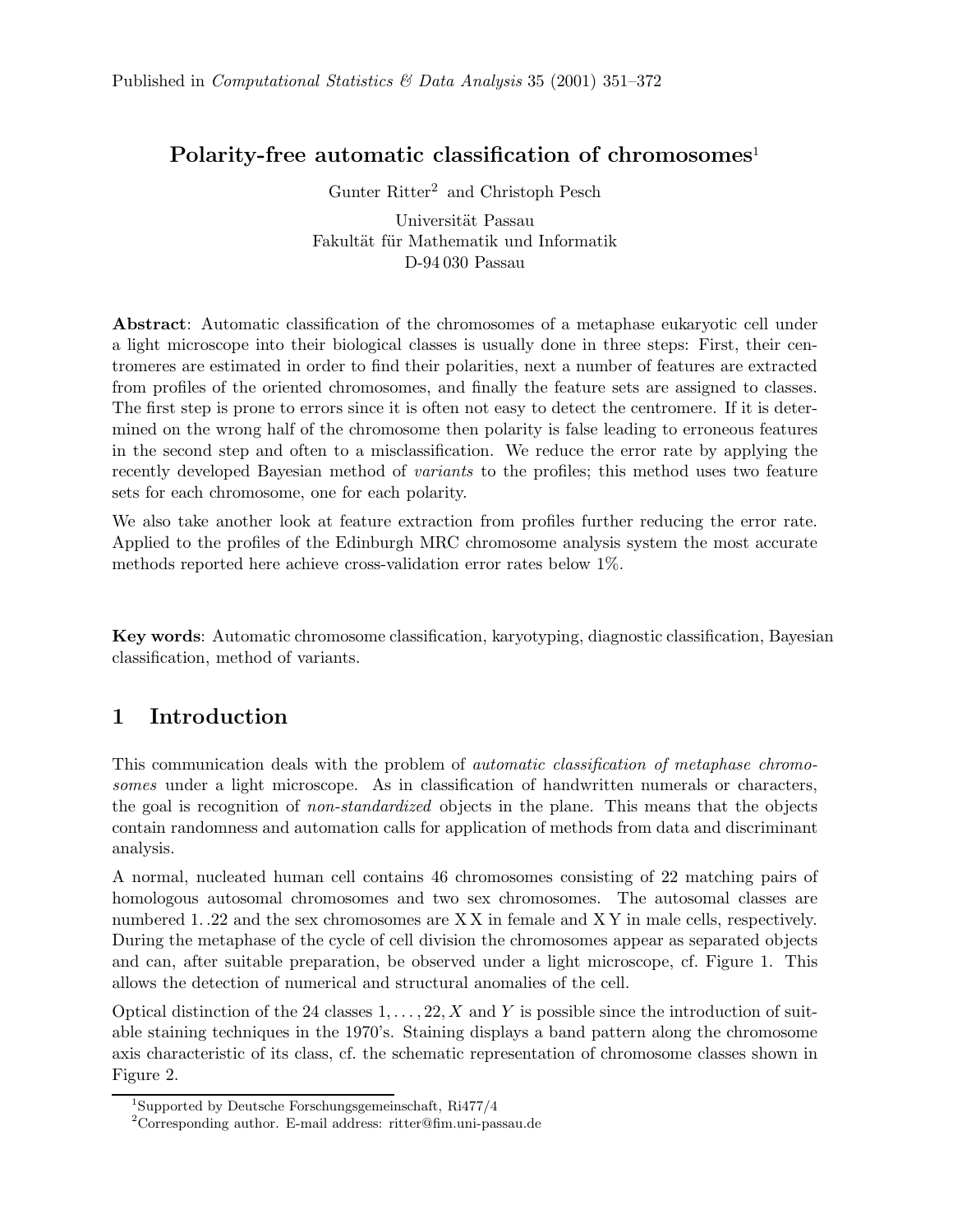

Figure 1: Metaphase human cell under a light microscope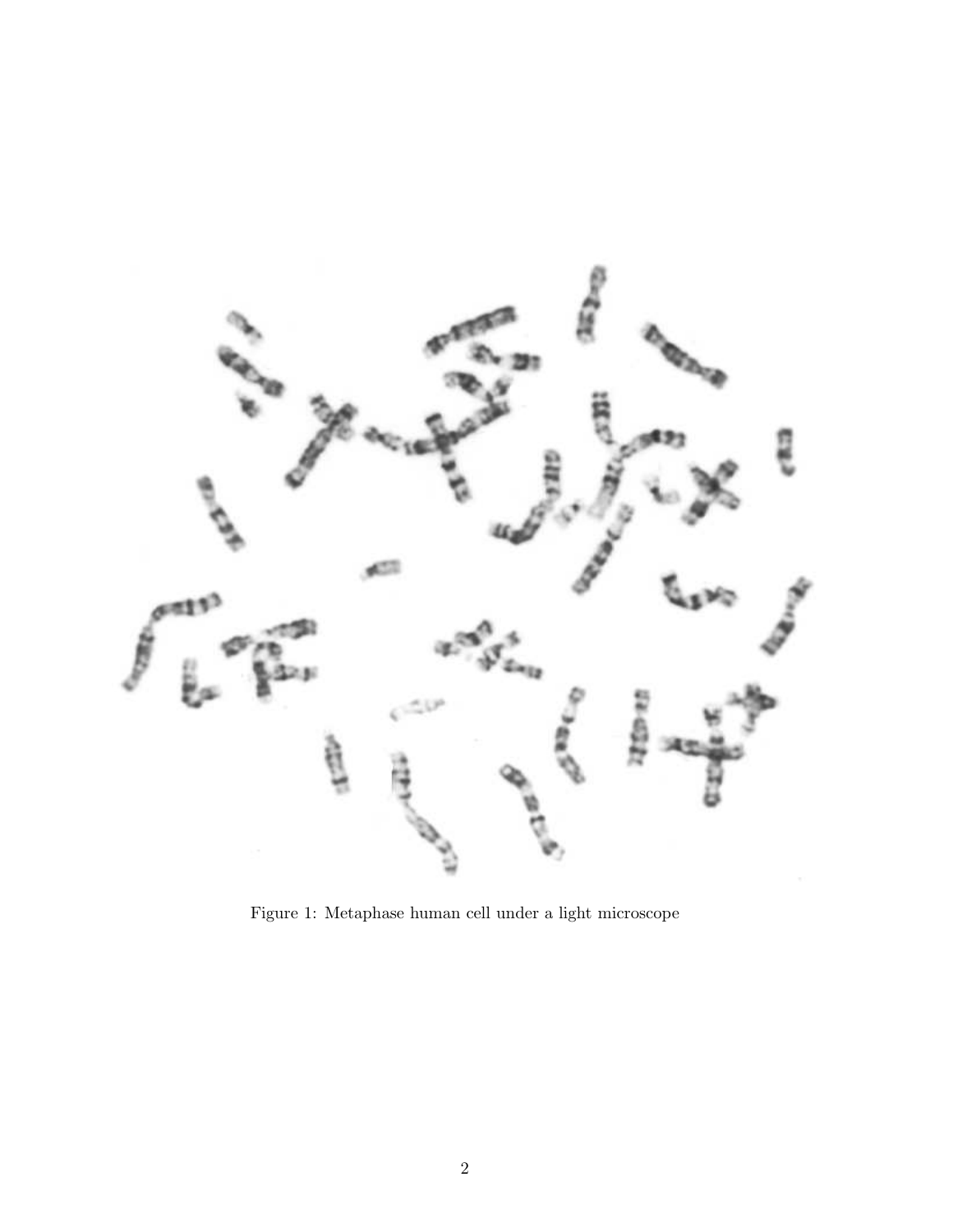

Figure 2: Schematic representation of chromosome classes and band structures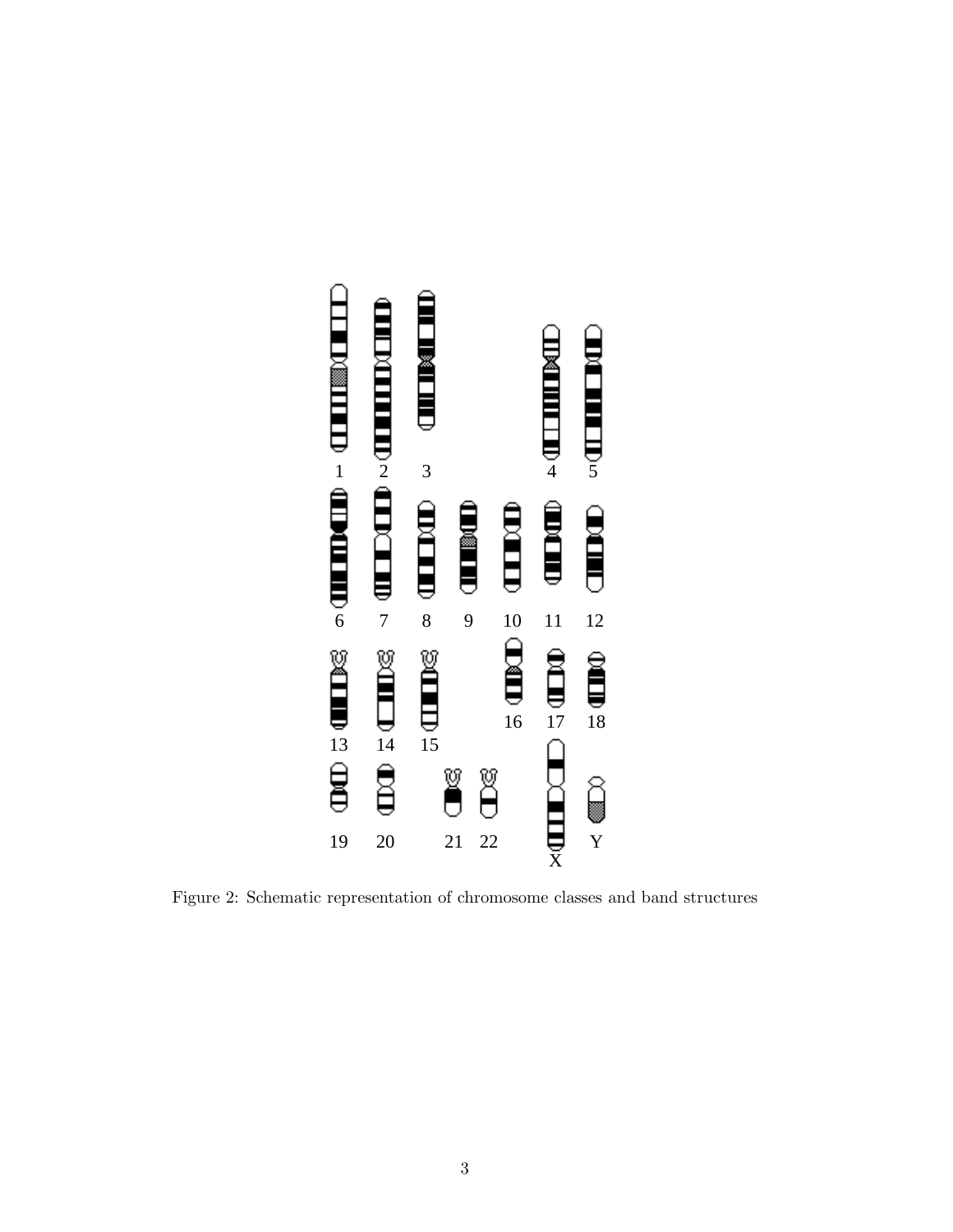The centromere of a chromosome is the region where the two longitudinal halves (chromatids) of the double-stranded chromosome are joined together. It is usually visible as a constriction. The *polarity* of a chromosome representative of its class is defined so that, if put in vertical direction, its centromere is located on its upper half. The parts above and below the centromere are then called the short and the long arms, respectively. A representation of the chromosomal are then called the *short* and the *long arms*, respectively. A representation of the chromosomal<br>complement of a cell showing class structure and polarity is called a *karyotype*, cf. Figure 3.



Figure 3: The karyotype of a male human cell

Producing a karyotype from an image of a metaphase cell is a complex, clear-cut, and highly specific image recognition task which is mainly based on chromosome size, the position of the centromere, and the band pattern. It is performed by a human expert at the speed of 15 min/cell and, depending on the quality of the cell image, at the low error rate between one and three misclassifications among 1000 chromosomes, cf. Lundsteen et al., [10], p. 88, Granum [5], p. 380, and Kleinschmidt et. al. [8], p. 314; this amounts to roughly 2–7% of misclassified cells. First attempts to automate chromosome classification date back to the early 1960's, cf. Ledley and Ruddle [9]. The problem was later taken up by many working groups. One objective of our research is the design of statistical algorithms for this classification task; in particular, we study to what extent algorithms can approach human performance in this field. This is a question of artificial intelligence. As such, the problem bears interesting aspects of high-dimensional multivariate statistics and of combinatorial optimization.

A reduction of the error rate of automatic chromosome classification has also significance for cytogenetics. In order to facilitate the detection of structural anomalies in a eukaryotic cell, the operator usually starts an analysis by arranging its metaphase chromosomes in a karyotype.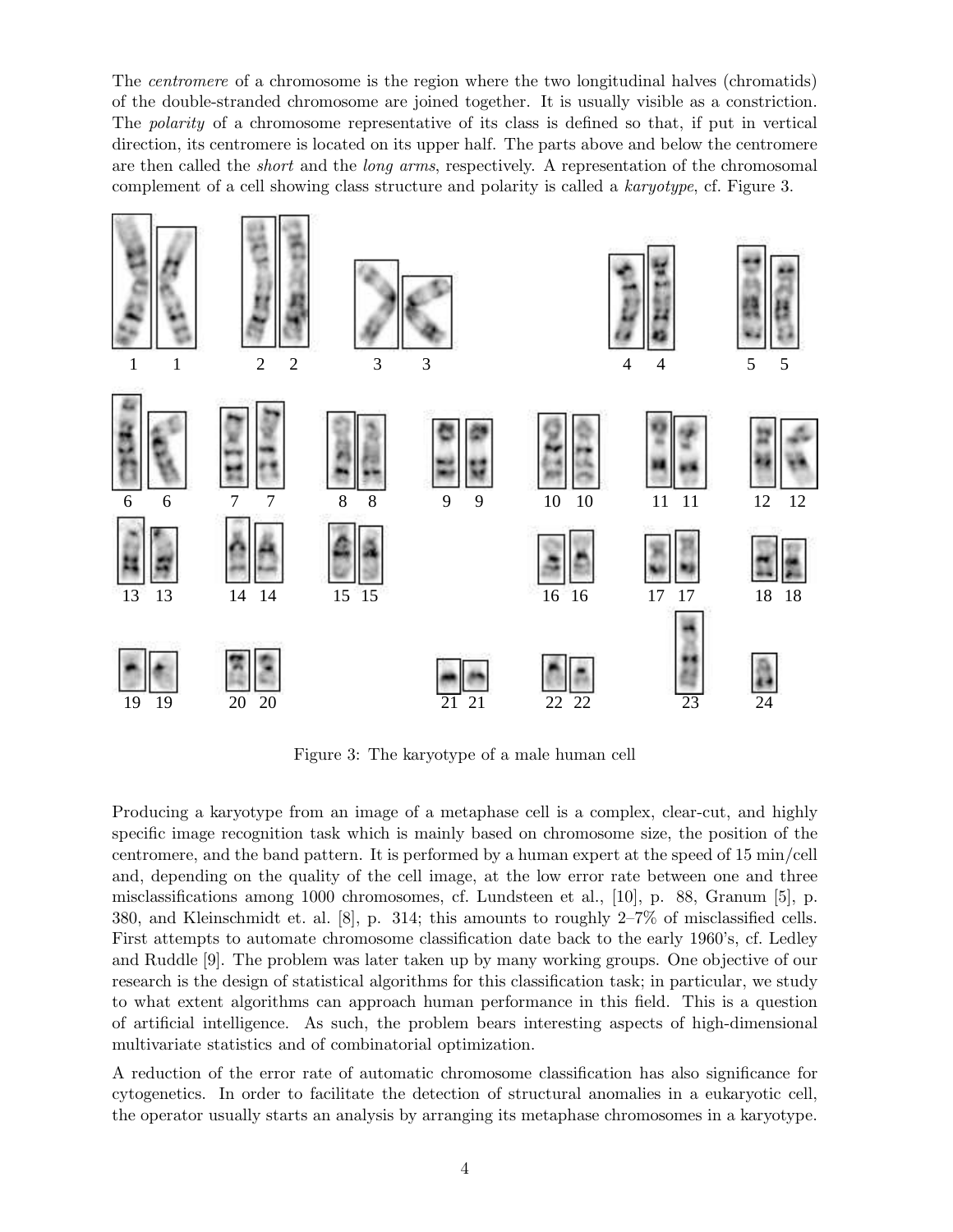Automation of this process at an error rate close to the expert's would eliminate much repetitive work in chromosome analysis. For more information on the biological and cytogenetical background of karyotyping we refer the interested reader to the monographs [24] and [6], Chapter 8, to the survey article [14], and to [7] and [16], Section 3.1, for brief overviews.

Automatic classification of chromosomes on the basis of microscopic grey-level images of stained metaphase cells usually follows a number of consecutive steps.

- (a) Removal of background noise, stains, and other objects in the image different from chromosomes.
- (b) Segmentation of the image into its individual chromosomes and the background.
- (c) Extraction of primitive numeric features like area, total "mass", and mean grey value from each chromosome.
- (d) Recognition of the oblong shape. This is done by constructing an axis along each chromosome.
- (e) Estimation of the location of the centromere for determining polarity.
- (f) Representation of band pattern and shape by so-called profiles, i.e., univariate functions along the axis. Piper and Granum [13] describe three kinds of profiles: the density profile, a representation of the grey-value distribution along the axis, the modulus of its "derivative," called the *gradient* profile, and the so-called *shape* profile. Figure 4 shows a chromosome, representation of the grey-value distribution along the axis, the modulus of its "derivative,"<br>called the *gradient* profile, and the so-called *shape* profile. Figure 4 shows a chromosome,<br>its axis, and the associated *de*



Figure 4: A chromosome with its axis and its density profile

- $(g)$  Extraction of numerical features from the profiles by integration against *weight functions*. Piper and Granum [13] use, e.g., piecewise linear functions.
- (h) Normalization of features, cf. Section 2.
- (i) Selection and identification of a suitable statistical model of feature sets by methods of statistical data analysis.
- (j) Classification of chromosomes in their biological classes on the basis of their feature sets, cf. Section 3.

The steps (a) and (b) are often carried out interactively. Details on the steps (c), (d), (e), and (f) are found in [13]. Step (i) was the subject of close investigation in [19], [17], and [16]. The present communication contributes to the remaining steps  $(g)$ ,  $(h)$ , and  $(j)$ .

A number of paradigms are nowadays in use for supervised classification. They are the maximum likelihood (ML) discriminant rule, the Bayesian paradigm, discriminant functions such as linear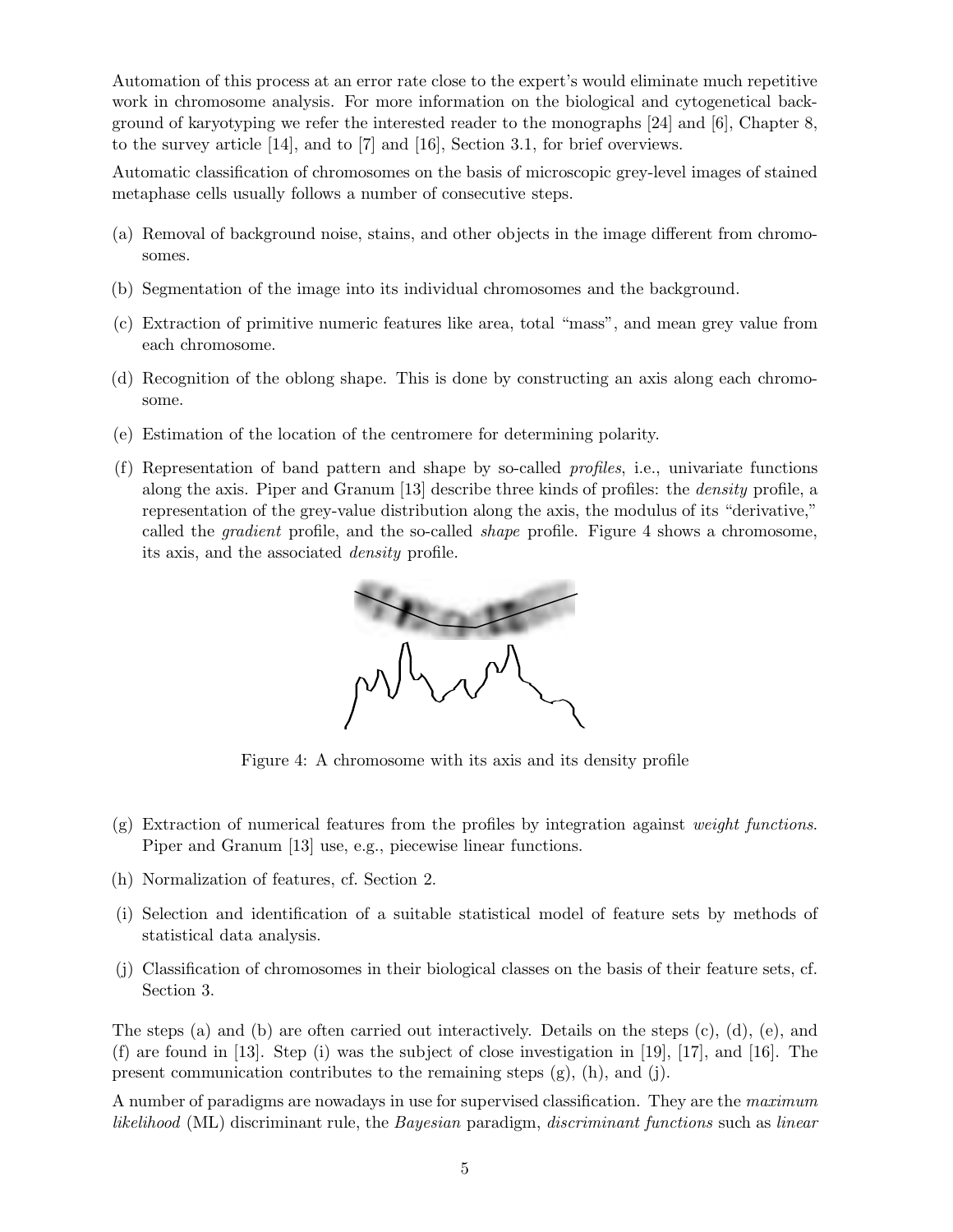forms, polynomials or neural networks, support vector machines, k-nearest-neighbor classifiers, partitioning classification, decision trees, and ensemble classifiers (mixtures of experts). The special appeal of the Bayesian paradigm is its mathematically proven optimality. As in the earlier communications [17], and [16] we prefer to use Bayesian discriminant analysis in the form of the maximum-a-posteriori (MAP) classifier here, too.

For assigning chromosomes to biological classes, discriminant analysis can be done in the contextfree or the context-sensitive (constrained) way. In the former, earlier, approach the individuals classified are chromosomes in isolation. Here, the possible allocations of one cell are in a one-toone correspondence with the more than  $3 \cdot 10^{63}$  mappings 1..46  $\rightarrow$  1..24. The latter approach takes into account the known number of chromosomes in each class reducing this number to  $46!/2^{23} + 46^2 \cdot 44!/2^{22} \approx 2 \cdot 10^{51}$  assignments and yielding, therefore, better results. Using this prior information in this straightforward way was suggested already by Habbema [7] and Slot [21]. Tso and Graham [22] describe the first efficient algorithm for constrained ML-classification into 10 "Denver" groups<sup>3</sup> pointing out that the optimization problem involved is a Hitchcock transportation problem. The authors note that it can also be applied to cells with missing or extra chromosomes such as trisomies.

Context-sensitive classification needs the *joint* distribution of the feature vectors of all chromosomes in a cell. We adopt the assumption of *independence* of feature vectors made by many research groups so that the joint distribution is the product of the single distributions. The optimality of Bayes' method can only be exploited if accurate distributional models are employed. The classical "normal" model makes the assumption that feature vectors are normally distributed. However, the challenge in automatic chromosome classification today is proper outlier handling. Therefore, besides the classical model, a number of well-known and new parametric distributional families were employed [19], [17], and [16]. These are the elliptically contoured (elliptically symmetric) [3] and the quadratically asymmetric [15] families and mixture models with outliers based upon them. Quadratic asymmetry is an extension of elliptical symmetry. Whereas the latter reflects location, scatter, and heavy or light tailedness of data, quadratic asymmetry also models asymmetries. Moreover, a robust method of covariance estimation proposed by Piper, Poole, and Carothers [14], called covariance weighting, was applied. This led to a series of robust statistical classifiers for automatic chromosome classification, named IEC, IECO, IQA, and IQAO. In all acronyms, the letter "I" stands for the assumption of statistical independence of chromosomes, "EC" means elliptically contoured and "QA" quadratically asymmetric, and "O" stands for a mixture model with outliers. The most accurate of these classifiers is IQAO; all the others are special cases of it.

Applied to the Edinburgh features [13] of the large Copenhagen image data set Cpr [12], [17] consisting of 2804 metaphase human cells the classifier IQAO achieves a test-set (cross-validation) error rate of 1.22% with respect to all chromosomes in the data set, [16]. To our knowledge, this is the lowest previously achieved error rate. It means a reduction by a factor of 2.4 compared with the classifier based on the normal model; the improvement is mainly due to the more precise data model. The error rate includes in particular trisomy cells and cells with missing chromosomes. These classification results are based solely on feature data and do not presuppose any knowledge about their origin.

All profile-dependent features based on asymmetric weight functions, such as odd cosines, are sensitive to polarity of chromosomes since profiles are asymmetric. The degree of asymmetry depends on chromosome class, cf. Figure 5. Therefore, the customary approach to automatic chromosome classification needs the position of the centromere at an early stage. However,

<sup>&</sup>lt;sup>3</sup>The Denver groups [2] are subgroups of the 24 classes distinguishable by size and position of centromere; they were in use before introduction of staining techniques.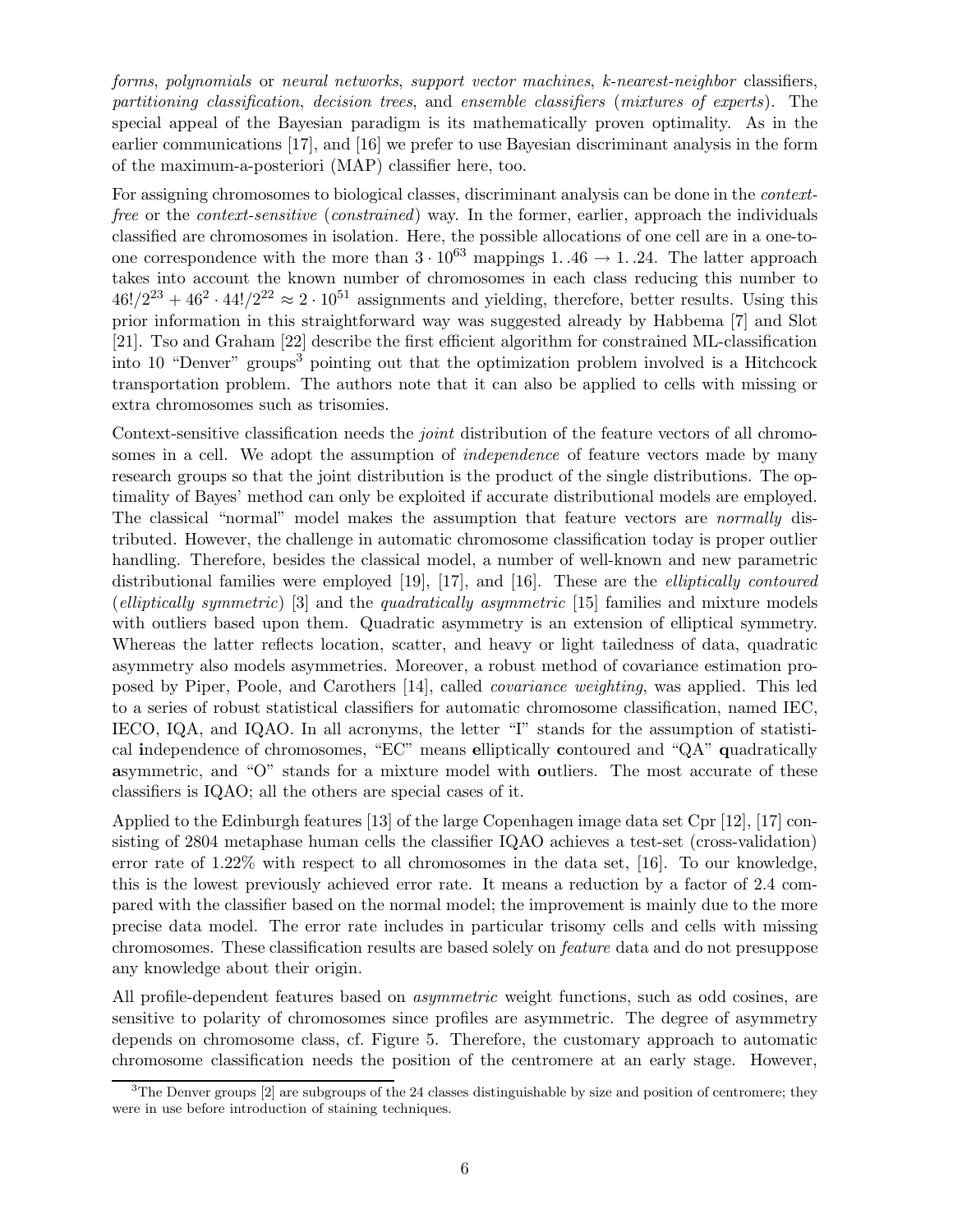

Figure 5: Density profiles of the chromosomes shown in Figure 3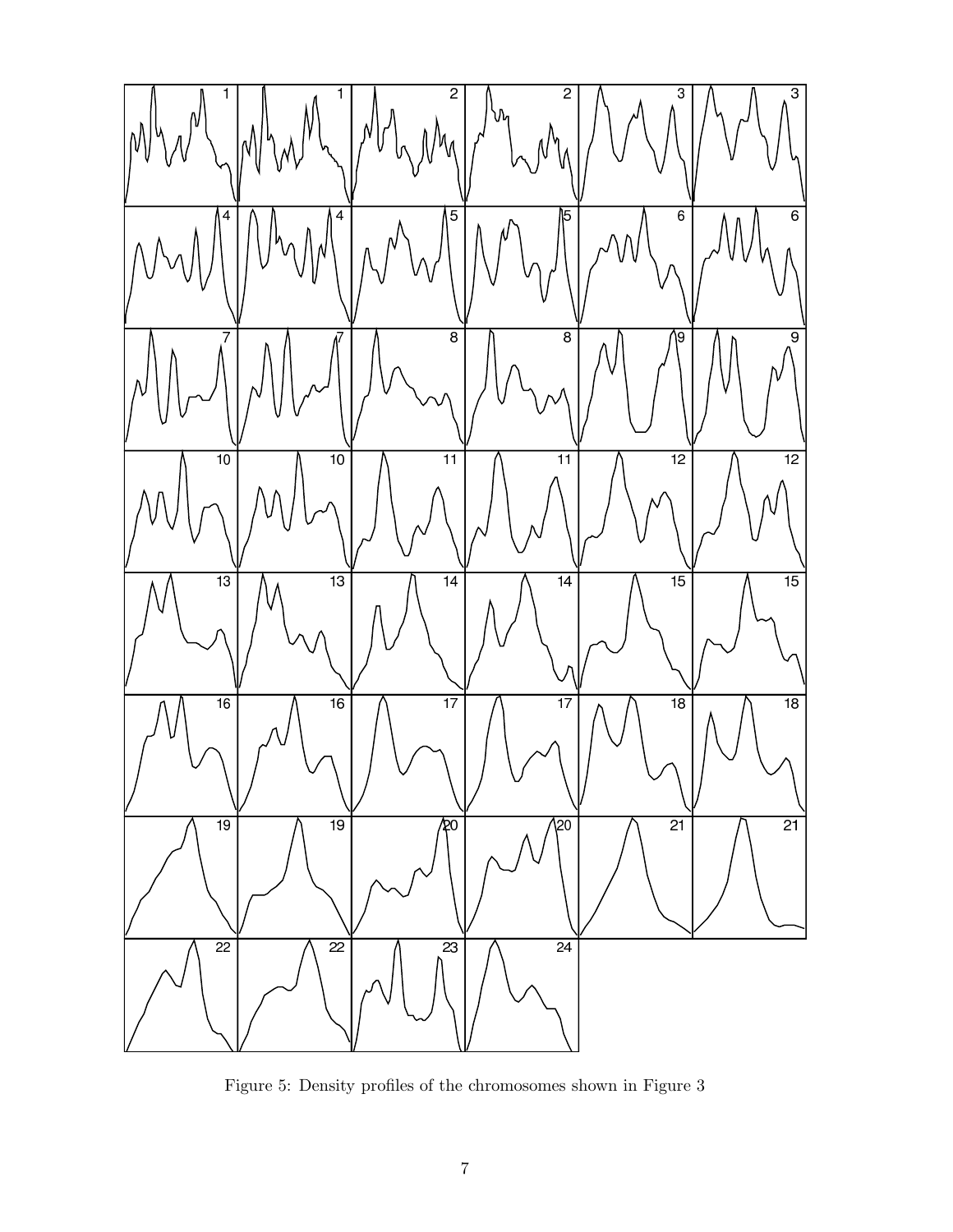sometimes the centromeric constriction is not clearly visible, cf. [13]. The reason may be other constrictions along the chromosome; moreover, in some classes such as the first, the centromere is almost in the middle of the chromosome making it hard to decide from the shape of the chromosome alone, on which side it lies. One weakness of the approach proposed in [13] and of the classifiers IEC, IECO, IQA, and IQAO mentioned above is the fact that they rely on polarity for feature extraction. We will call such classifiers polarity dependent. In fact, one source of classification errors is estimation of centromeres on the wrong side of the chromosomes thus giving rise to erroneous features. According to [13], polarity errors amount to between 5 and 10% in the mean and rise as high as 30% in class 1.

Instead of trying to guess the position of the centromere prematurely from the chromosome's shape, thereby estimating its polarity, we use here a general concept for handling *ambiguities* of objects set forth in Ritter and Gallegos [18]: variants, cf. Section 3. In the present case, ambiguous interpretations of a chromosome result from its unknown polarity, the two possible polarities of the profile giving rise to two competing feature sets which are the variants here. In Gallegos and Ritter [4] it is investigated under what conditions optimal constrained classification is possible despite the presence of variants. This theory can be applied to polarities. In Section 3, we develop two such algorithms; they employ both variants in a symmetric way. For each statistical model above they give rise to Bayesian classifiers in the presence of variants. We call the new classifiers *polarity free* and name them VIEC, VIECO, VIQA, and VIQAO, respectively.

We take also another look at feature extraction from profiles using cosines and at normalization, cf. Section 2. Test-set (cross-validation) and training-set error rates based on the new features demonstrate the superior performance of the new classifiers and features, Section 4. In fact, to the best of our knowledge, this paper presents the first automatic classifiers achieving crossvalidation error rates below 1% for classification of human chromosomes into their 24 classes on the basis of a correctly segmented, everyday, clinical image data set without manual orientation of chromosomes, cf. Table 3(a).

## 2 Features and their normalization

The results obtained in [19], [17], and [16] were based on 24 of the 30 features of the Edinburgh MRC chromosome analysis system; 28 of them are described in [13], two more were added later on. These 24 features are size (a mixture of area and length), density  $=$  mass/area, area centromeric index  $=$  the area of the long arm divided by the total area of the chromosome, coefficient of variation of the density distribution (cvdd), normalized square root of squared density differences (nssd), number of bands = number of density profile maxima, and six so-called wdd-features (weighted density distribution) from each of the three profiles. The remaining 6 features are either redundant or contain too many outliers to be useful.

Whereas we use again basically the features described in [13] we propose some modifications of which we show in Table 3(b) that they reduce classification error rates. First, we truncate each density profile at both ends at 27.5% of the mean value of all density profiles in the data set and subtract the minimum of the resulting profile. This shortening of the tips of profiles results in a better centering.

Let us describe next how profiles are converted to features. For the sake of clarity we assume first that a profile is a function  $[0, 1] \to \mathbb{R}$  defined on the unit interval. Let  $p_1, \ldots, p_m$  be the raw profiles of one kind (density, gradient, or shape) of all chromosomes  $1 \dots m$  in a cell. (In a normal human cell  $m = 46$ .) Effects of culture, staining, and microscopy cause the images to be darker or lighter. Therefore, the profiles contain a (random) factor independent of the chromosomes in the cell (but depending on the cell). This random "darkness index" does not contain information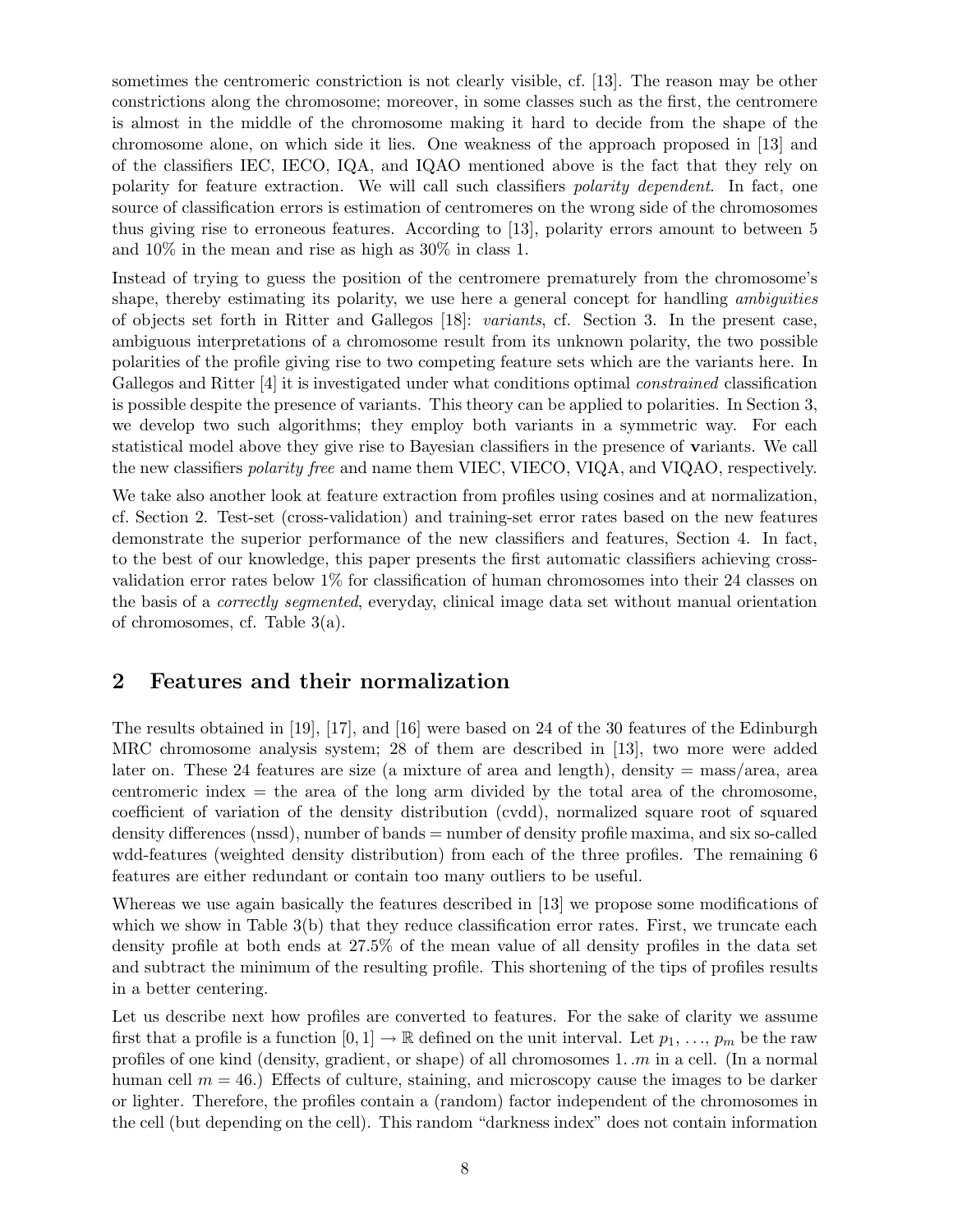on the chromosomes. Since it increases the scatter and correlates the chromosomes, it has to be removed. This is done by normalizing the sum of the integrals of all profiles  $p_1, \ldots, p_m$  to 1. Unfortunately, this normalization introduces new correlation between chromosomes. By the strong law of large numbers, which is already applicable to the number  $m = 46$  of chromosomes, the normalizing sum depends only weakly on the chromosomes (however, it depends on the cell). Therefore, normalization renders the chromosomes only weakly correlated and the assumption of independence is barely hurt. Let  $\bar{p}_1, \ldots, \bar{p}_m : [0,1] \to \mathbb{R}$  be the so normalized profiles.

Now consider an arbitrary profile p among  $p_1, \ldots, p_m$  and its normalization  $\bar{p}$ . A characteristic quantity leading to a first feature is the integral of  $\bar{p}$ ,

$$
\int_0^1 \bar{p}(t) dt = \frac{\int_0^1 p(t) dt}{\sum_{j=1}^n \int_0^1 p_j(t) dt}.
$$
\n(2.1)

Turning to the extraction of band-pattern information from  $\bar{p}$  we normalize  $\bar{p}$  across the chromosome by putting

$$
\overline{\overline{p}} = \frac{\overline{p}}{\int_0^1 \overline{p}(t) dt} = \frac{p}{\int_0^1 p(t) dt}.
$$

Attaching a copy of  $\frac{1}{p}$  to  $\frac{1}{p}$  in reverse direction yields a symmetric profile  $\frac{1}{p}$ :  $[-1,1] \to \mathbb{R}$ 

$$
\overline{\overline{\overline{p}}}(t) = \begin{cases} \overline{\overline{p}}(t), & \text{if } t \ge 0, \\ \overline{\overline{p}}(-t), & \text{otherwise,} \end{cases}
$$

which may be considered as an absolutely continuous, 2-periodic function on R. The Fourier coefficients  $\mathfrak{F}_k$  of  $\overline{\overline{p}}$  are

$$
\mathcal{F}_k \overline{\overline{p}} = \frac{1}{2} \int_{-1}^1 \overline{\overline{p}}(t) \exp(\pi ikt) dt = \int_0^1 \overline{\overline{p}}(t) \cos(\pi kt) dt
$$
  
= 
$$
\frac{\int_0^1 p(t) \cos(\pi kt) dt}{\int_0^1 p(t) dt}, \qquad k = 1, 2, ....
$$
 (2.2)

Like p,  $\bar{p}$ ,  $\bar{p}$ , and  $\bar{p}$  these Fourier coefficients, too, contain the whole information on the band pattern. By absolute continuity, they are of order  $o(k^{-1})$  as  $k \longrightarrow \infty$ .

In practice we are given the discrete profiles  $h_i$  defined by  $h_i(\ell) = \int_{\ell/L_i}^{(\ell+1)/L_i} p_i(t) dt$ ,  $0 \leq \ell < L_i$ ,  $1 \leq i \leq m$ , where  $L_i$  is the length of  $h_i$ . Letting h be an arbitrary discrete profile among  $h_1$ ,  $..., h_m$ , letting L be its length, and discretizing (2.1) and (2.2) we obtain the features

$$
a = \frac{\frac{1}{L} \sum_{\ell < L} h(\ell)}{\sum_{j} \frac{1}{L_j} \sum_{\ell < L_j} h_j(\ell)}\tag{2.3}
$$

and

$$
a_k = \frac{\sum_{\ell < L} h(\ell) \cos(\pi k (\ell + \frac{1}{2})/L)}{\sum_{\ell < L} h(\ell)}, \qquad k = 1, 2, \dots \tag{2.4}
$$

By uniqueness of the (discrete) Fourier transform, the discrete and normalized profile values  $h(k)/\sum_{\ell < L} h(\ell)$  are linear functions of the coefficients  $a_1, \ldots, a_{L-1}$ ; hence, so are the coefficients  $a_L, a_{L+1}, \ldots$  and it suffices to consider the features  $a_1, \ldots, a_{L-1}$ . In fact, because of noise contained in the profiles, only the first few of them are useful.

We extract 29 features from each chromosome which we now describe. Let us denote the truncated (discrete) density profile of chromosome *i* by  $d_i$ , by  $g_i$  its gradient profile, and by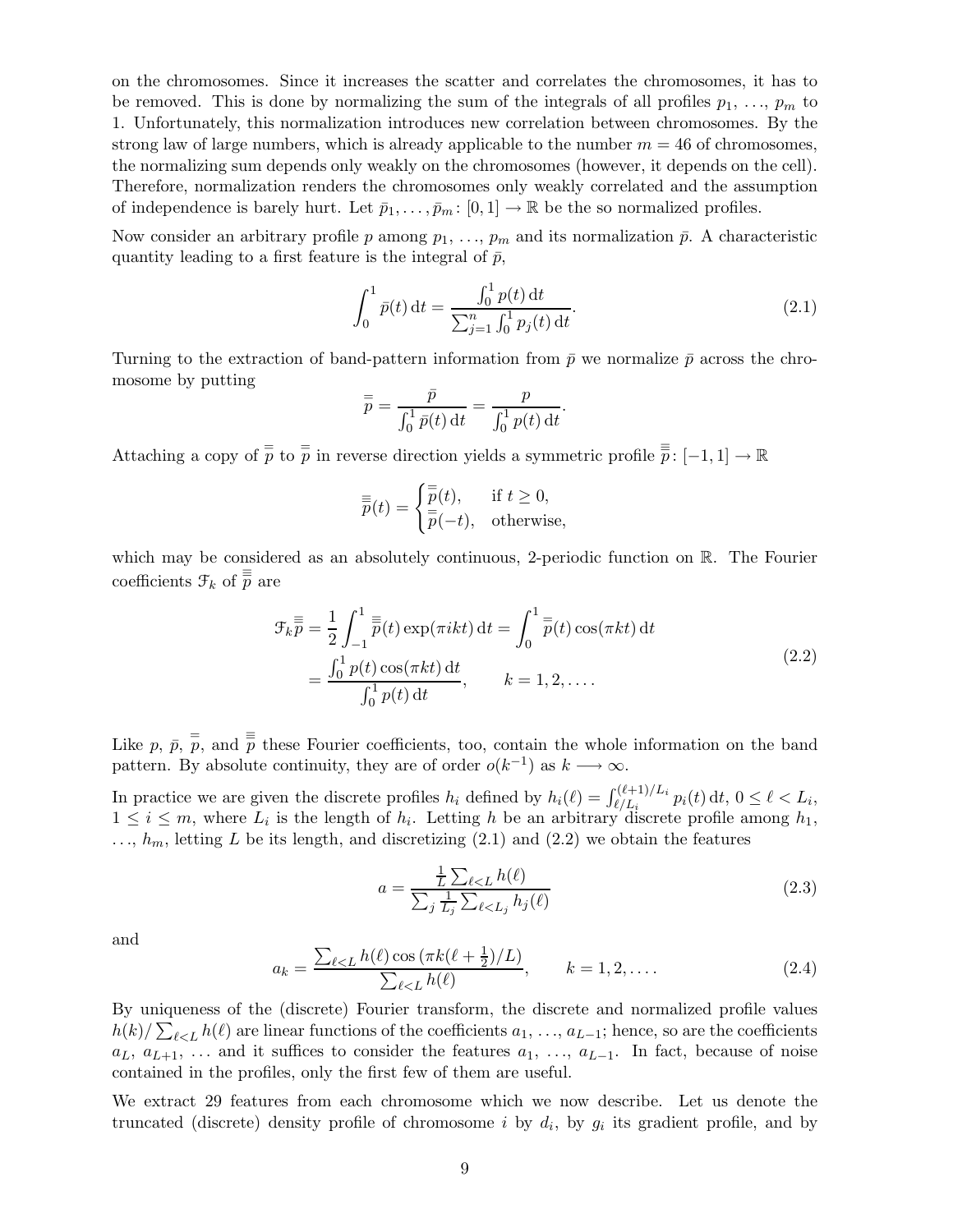$m_i$  its shape profile. Let  $L_i$  be the length of the density profile, let  $D_i = \sum_{\ell \leq L_i} d_i(\ell)$ ,  $G_i =$  $\sum_{\ell \in L_i-1} g_i(\ell), M_i = \sum_{\ell \in L_i} m_i(\ell),$  and let  $D'_i = D_i/L_i$ ,  $G'_i = G_i/(L_i-1), M'_i = M_i/L_i$ . The first four features of the following list are adopted from [13], the remaining ones are modifications of features presented there.

- 1. The size of the chromosome. This is the mean of its area normalized at the 60% fractile across the cell and its length, again normalized at the 60% fractile.
- 2. The density of the chromosome. This is the quotient of the sum of the grey values over all its pixels divided by its area; the sum of these quotients is normalized to 1 across the cell.
- 3. The number of density maxima relative to the cell.

4. 
$$
nssd = \sqrt{\sum_{\ell \le L_i-1} g_i^2(\ell)} / D_i
$$

- 5. The mean of the density profile normalized across the cell,  $D_i'/\sum_j D_j'$ , cf. (2.3).
- 6. The mean of the gradient profile normalized across the cell,  $G'_{i}/\sum_{j} G'_{j}$ , cf. (2.3).
- 7. The mean of the shape profile normalized across the cell,  $M_i'/\sum_j M_j'$ , cf. (2.3).
- 8. 13. The first six cosine coefficients of the density profile, 1  $\frac{1}{D_i}\sum_{\ell < L_i} d_i(\ell) \cos \left( \pi k(\ell + \frac{1}{2}) \right)$  $(\frac{1}{2})/L_i$ ,  $k \in 1..6$ , cf.  $(2.4)$ .

.

- 14. 21. The first eight cosine coefficients of the gradient profile, 1  $\frac{1}{G_i}\sum_{\ell\leq L_i-1}g_i(\ell)\cos\left(\pi k(\ell+\frac{1}{2})/(L_i-1)\right), k\in 1..8$ , cf. (2.4), standardized as described below.
- 22. 29. The first eight cosine coefficients of the shape profile, 1  $\frac{1}{M_i}\sum_{\ell < L_i}m_i(\ell) \cos\left(\pi k(\ell+\frac{1}{2}\right)$  $(\frac{1}{2})/L_i$ ,  $k \in 1.3$ , cf.  $(2.4)$ .

The numbers of cosines used were determined by calibration. Note that the odd cosine coefficients depend on the polarity of the profile. In the case of polarity-free classification, we consider both polarities of the chromosome. Hence, for each polarity, we obtain a set of 29 features. These two sets are handled by the method of variants, described below in Section 3.

In polarity-dependent estimation, the eight cosine coefficients of the gradient profiles are standardized across the cell, i.e. the mean value of all coefficients in the cell is subtracted and the result is divided by the standard deviation. Polarity-free estimators need two sets of features for each chromosome. Which set corresponds to the correct polarity is not known at this stage in the classification process. (It is, of course, known and used in the process of parameter estimation.) Therefore, we can standardize only those features which are identical in both sets. These are the (symmetric) even cosine coefficients. The odd coefficients are left unchanged.

Finally, features are rescaled to a handy size for better numerical control. The centromeric index was never explicitly used as a feature, not even in the case of polarity-dependent classifiers, since it generates too many outliers. (The polarity-dependent classifiers use it, of course, for the sake of orientation.) It should, however, be pointed out that the centromeric index is contained implicitly in the shape profile and, hence, in the eight features extracted from it. This concludes the description of features.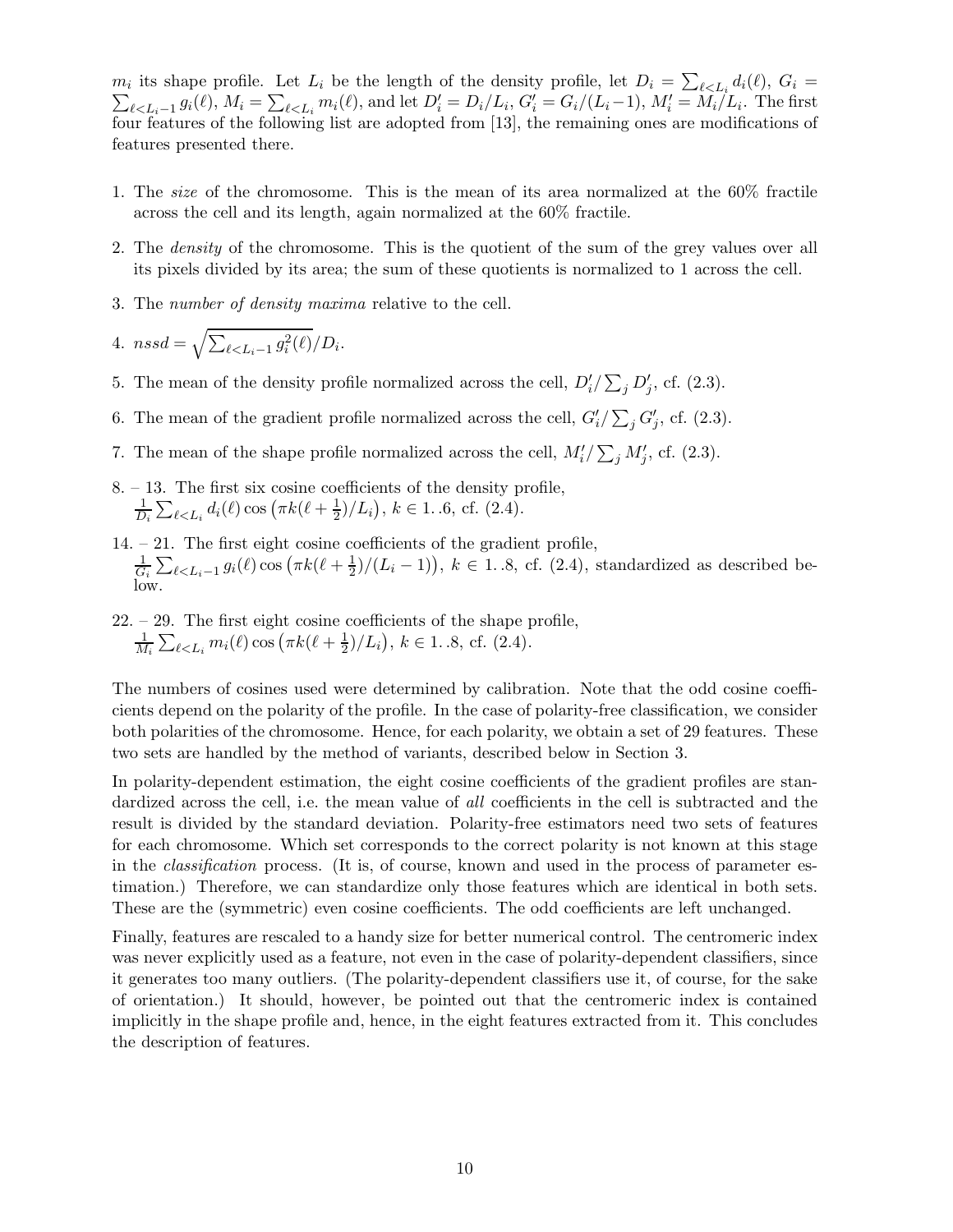### 3 Variants

In Ritter and Gallegos [18], variants are introduced as a Bayesian model for handling ambiguities in recognition and identification problems. Formally, variants are different observations of the same object leading to different interpretations. In general, each object may have its own number of variants, one of which is the regular variant yielding the correct interpretation. The other variants can be understood as perturbed observations of the object. In the present application, the variants are the two feature sets resulting from the two possible polarities of the chromosome. The regular variant corresponds to the correct, biologically defined polarity. Unfortunately, as in the present case, it is often unknown which of the variants is the regular one. Then, selection of the regular variant and classification of the object in the presence of variants both are interesting problems.

#### 3.1 The Simple Constrained Classifiers

We establish two algorithms for optimal polarity-free, constrained classification of chromosomes using the methods of [4]. In order to ease the exposition we restrict matters to classification of normal human cells, i.e., human cells without missing or extra chromosomes; other species and cells with numerical anomalies can be handled in a similar way, cf. also [17] and [16]. Because of the pairwise homologies stated at the beginning of the introduction we follow [17] and [16] introducing virtual classes. These are defined by doubling homologous classes. Normal female and male human cells can be handled by introducing the virtual classes 1. .47; the virtual classes j and  $j + 23$ ,  $j \in 1..22$ , are identified with the biological class j, the virtual classes 23 and 46 with the biological class  $X$ , and the virtual class 47 with the biological class  $Y$ .

In the present case, we observe 46 chromosomes (objects) 1. .46 belonging to 47 (virtual) classes 1. .47 with the identifications stated above. No class is covered more often than once. Our state space E is the Cartesian product  $\mathbb{R}^d$ ,  $d = 29$  being the number of features. Let  $Z_{j,1}$ ,  $Z_{i,2}$ :  $(\Omega, P) \to E$ ,  $j \in 1.47$ , be the two random variants (polarities) of an object of (virtual) class j,  $Z_{j,1}$  being the regular variant. Let  $\mathfrak{I}_{47} \subseteq \mathfrak{S}_{47}$  denote the set of permutations  $\sigma$  of 1.47 such that  $\sigma(47) \in \{46, 47\}$ . We represent an assignment of chromosomes to (virtual) classes by an element  $\sigma \in \mathfrak{I}_{47}$ . An object  $i \in 1$ . 46 is assigned to class  $\sigma(i)$  and  $\sigma(47)$  is the indicator of sex:  $\sigma(47) = 47$  if the cell is female (" $\sigma$  is female") and  $\sigma(47) = 46$ , otherwise (" $\sigma$  is male"). We observe a realization  $\mathbf{x} = (x_{1,1}, x_{1,2}; x_{2,1}, x_{2,2}; \ldots; x_{46,1}, x_{46,2}) \in E^{2.46}$  of the random array

$$
X = (X_{1,1}, X_{1,2}; X_{2,1}, X_{2,2}; \dots; X_{46,1}, X_{46,2})
$$
  
=  $(Z_{\Phi(1), V_1}, Z_{\Phi(1), 3-V_1}; \dots; Z_{\Phi(46), V_{46}}, Z_{\Phi(46), 3-V_{46}})$   
=:  $Z_{\Phi, V}$ .

Here,  $x_{i,h}$  and  $X_{i,h}$  stand for the observation at site  $h \in 1..2$  of the object  $i \in 1..46$ ,  $\Phi: (\Omega, P) \to$  $\mathfrak{I}_{47}$  is a random assignment, and  $V_i: (\Omega, P) \to 1.2$  stands for the unknown variant at the first site of object *i*. We also let  $H_i: (\Omega, P) \to 1$ . 2 denote the (unknown) site of the regular variant (correct polarity) of object i. We have plainly  $H_i = V_i$  here. We assume that the pairs  $(Z_{1,1}, Z_{1,2}), \ldots, (Z_{47,1}, Z_{47,2}),$  the random permutation  $\Phi$ , and the sites  $H_1, \ldots, H_{46}$  are all statistically independent.

The following equivalence relation will take care of homologous classes. Let us call two permutations  $\varphi, \sigma \in \mathcal{I}_{47}$  equivalent or homologous,  $\varphi \sim \sigma$ , if they assign all chromosomes to the same biological classes, i.e., if either both permutations are female and  $\varphi(i) = \sigma(i) \mod 23$  for all i or if they are both male and  $\varphi(i) = \sigma(i) \mod 23$  for all i such that  $\varphi(i) \in 1..22 \cup 24..45$  and  $\varphi(i) = \sigma(i)$  for  $\varphi(i) \in \{23, 47\}.$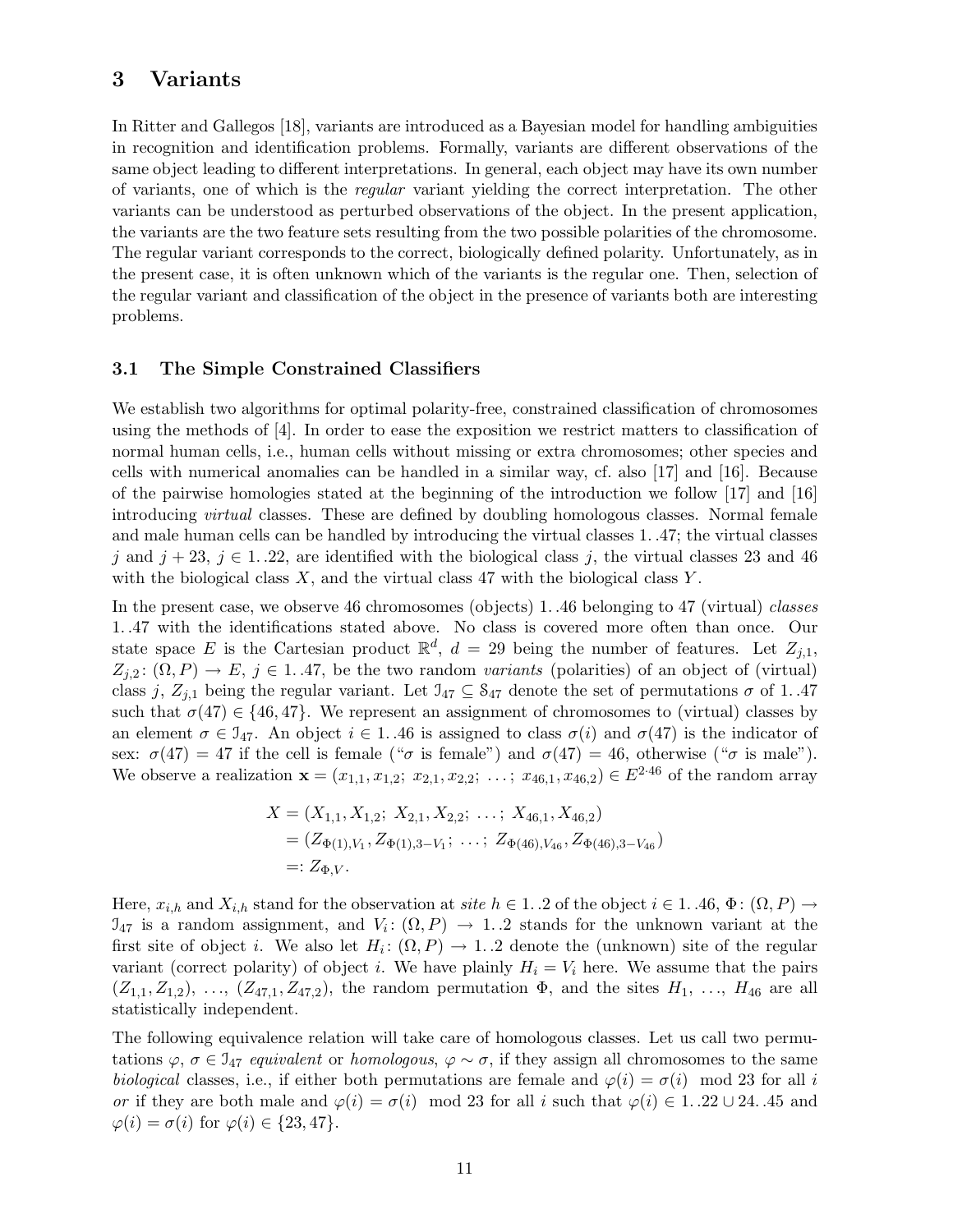The following statistical model is designed to optimally estimate the correct classes without explicitly estimating the polarities, too. Its parameter set is  $\Theta = \mathcal{I}_{47} \times (1..2)^{46}$  and its decision set is  $J_{47}$ . It is defined as the quadruplet

$$
((X_{1,1}, X_{1,2}; \ldots; X_{46,1}, X_{46,2}), (P_{\vartheta})_{\vartheta \in \Theta}, \mathcal{I}_{47}, G),
$$

where  $P_{(\varphi,\mathbf{v})}, (\varphi, \mathbf{v}) \in \Theta$ , is the probability law of

$$
(Z_{\varphi(1),v_1}, Z_{\varphi(1),3-v_1}; \ldots; Z_{\varphi(46),v_{46}}, Z_{\varphi(46),3-v_{46}})
$$

and where the gain  $G$  is defined by

$$
G((\varphi, \mathbf{v}), \sigma) := \begin{cases} 1, & \text{if } \varphi \sim \sigma, \\ 0, & \text{otherwise.} \end{cases}
$$

That is, there is a gain of one unit for a biologically correct assignment and no gain otherwise. The Bayesian estimator for the statistical decision model above is the maximum-a-posteriori (MAP) classifier

$$
MAP(\mathbf{x}) = \underset{\sigma \in \mathcal{I}_{47}}{\operatorname{argmax}} E[G((\Phi, V), \sigma)/X = \mathbf{x}]
$$
  
= 
$$
\underset{\sigma \in \mathcal{I}_{47}}{\operatorname{argmax}} P[\Phi \sim \sigma/Z_{\Phi, V} = \mathbf{x}]
$$
  
= 
$$
\underset{\sigma \in \mathcal{I}_{47}}{\operatorname{argmax}} P[Z_{\Phi, V} \in dx/\Phi \sim \sigma] P[\Phi \sim \sigma].
$$
 (3.5)

The distributions of  $Z_{\varphi,V}$  and  $Z_{\sigma,V}$  are equal if  $\varphi \sim \sigma$ . Hence, by independence, (3.5) reads also

$$
MAP(\mathbf{x}) = \underset{\sigma \in \mathcal{I}_{47}}{\operatorname{argmax}} P[Z_{\sigma,V} \in dx] P[\Phi \sim \sigma]
$$
  
= 
$$
\underset{\sigma \in \mathcal{I}_{47}}{\operatorname{argmax}} \left( \prod_{i=1}^{46} P[(Z_{\sigma(i),V_i}, Z_{\sigma(i),3-V_i}) \in (dx_{i,1}, dx_{i,2})] \right) P[\Phi \sim \sigma].
$$
 (3.6)

Again by independence, the generic factor in the last product is

$$
P\left[Z_{\sigma(i),V_i} \in dx_{i,1}, Z_{\sigma(i),3-V_i} \in dx_{i,2}\right]
$$
  
= $P\left[Z_{\sigma(i),1} \in dx_{i,H_i}, Z_{\sigma(i),2} \in dx_{i,3-H_i}\right]$   
= $\sum_{h=1}^{2} P\left[Z_{\sigma(i),1} \in dx_{i,h}, Z_{\sigma(i),2} \in dx_{i,3-h}\right] P[H_i = h]$   
= $\sum_{h=1}^{2} P\left[Z_{\sigma(i),1} \in dx_{i,h}\right] P[H_i = h]$ 

since  $x_{i,1}$  and  $x_{i,2}$  come from the two polarities of the same chromosome. Let  $q_{i,h} = P[H_i = h],$ the prior probability of  $h \in 1$ . 2 to be the regular polarity of object i, let  $f_j(x) = P[Z_{j,1} \in dx]/dx$ ,  $x \in E$ , the density function of the regular polarity of class j, and let  $p_f$  ( $p_m$ ) be the prior probability of a cell to be female (male). Assuming that  $\Phi$  is uniformly distributed conditional on being female or male, we have

$$
P[\Phi \sim \sigma] = \begin{cases} P[\Phi \sim \sigma/\Phi \text{ is female}] p_f = \frac{2^{23}}{46!} p_f , & \text{if } \sigma \text{ is female,} \\ P[\Phi \sim \sigma/\Phi \text{ is male}] p_m = \frac{2^{22}}{46!} p_m , & \text{if } \sigma \text{ is male.} \end{cases}
$$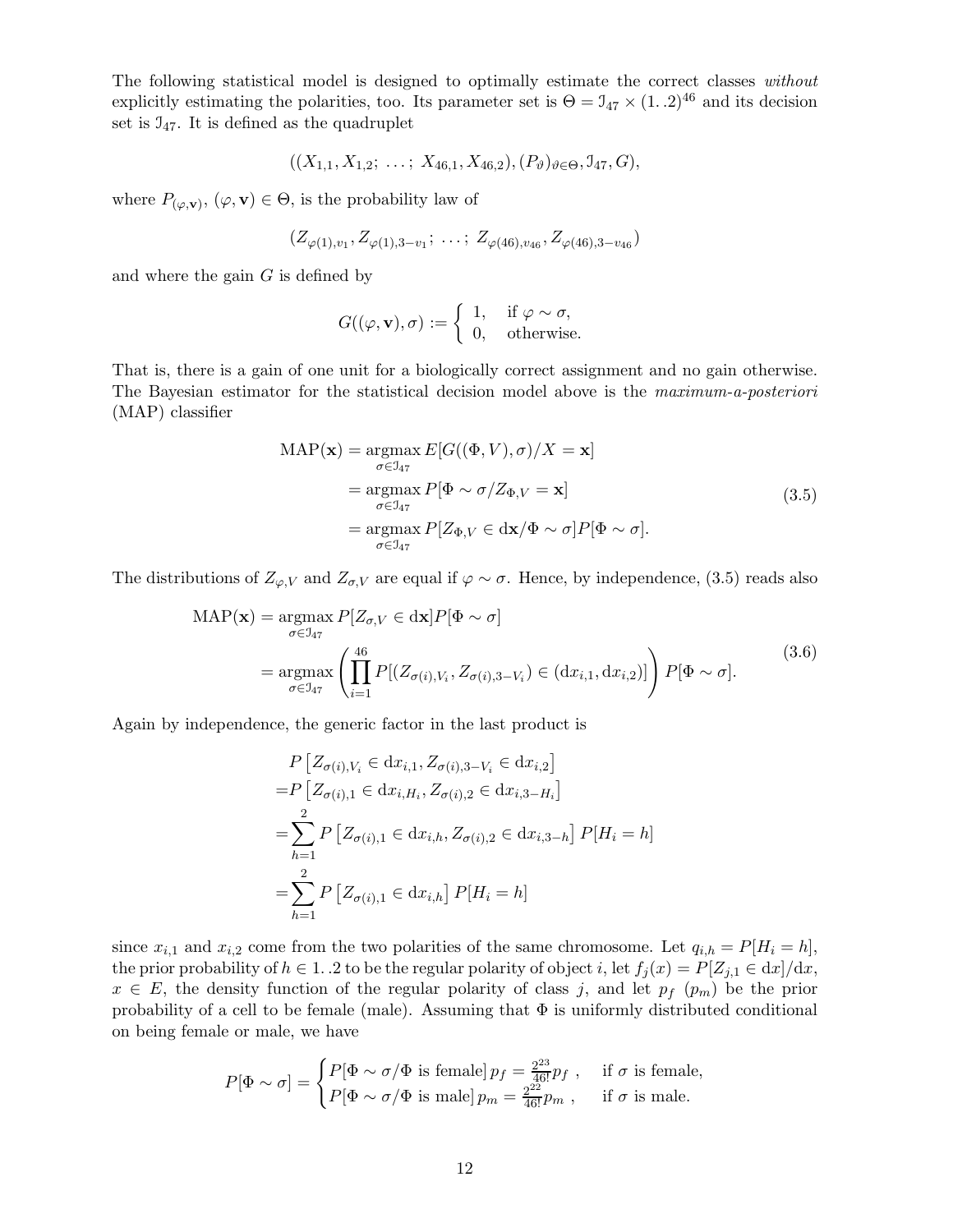In particular,  $P[\Phi \sim \sigma]$  depends on the indicator of sex,  $\sigma$ (47), only, i.e.,

$$
P[\Phi \sim \sigma] = \frac{2^{23}}{46!} \alpha_{\sigma(47)} \tag{3.7}
$$

with  $\alpha_{46} = p_m/2$  and  $\alpha_{47} = p_f$ . With these notations, the classifier (3.6) reads

$$
MAP(\mathbf{x}) = \underset{\sigma \in \mathcal{I}_{47}}{\operatorname{argmax}} \alpha_{\sigma(47)} \prod_{i=1}^{46} \sum_{h=1}^{2} f_{\sigma(i)}(x_{i,h}) q_{i,h}
$$

$$
= \underset{\sigma \in \mathcal{S}_{47}}{\operatorname{argmax}} \prod_{i=1}^{47} d_{i,\sigma(i)} \tag{3.8}
$$

with the coefficients

$$
d_{i,j} = \begin{cases} \sum_{h=1}^{2} f_j(x_{i,h}) q_{i,h}, & i \in 1..46, j \in 1..47, \\ \alpha_{46} = p_m/2, & i = 47, j = 46, \\ \alpha_{47} = p_f, & i = j = 47, \\ 0, & i = 47, j < 46. \end{cases}
$$

It has been known for some time that constrained, context-sensitive ML-classification of independent chromosomes of a cell leads to a linear assignment problem; cf. [22], [23]. Ritter and Gallegos [17] and Ritter and Gaggermeier [16] extended this to MAP-classification. (Their approach differs somewhat from the present one since they disregarded homologies in the gain function.) Taking negative logarithms in the expression (3.8) we obtain a linear assignment problem also in the presence of variants. Its weights are shown in Table 1.

Table 1: Weight matrix of size  $47 \times 47$  for polarity-free assignment of 46 chromosomes to their classes without estimation of polarities. The density function  $f_j$  and the probabilities  $q_{i,h}$ ,  $p_m$ , and  $p_f$  are explained in the paragraph before Eqn. (3.7);  $x_{i,h}$  denotes variant h of chromosome i.



We have thus derived algorithm SCC (Simple Constrained Classifier) which realizes the MAPclassifier for assigning each object to its class without estimating its polarity. It uses the density function of the *regular* variant, only; hence the adjective "simple". The linear assignment problems contained in this and the following algorithm can be efficiently solved by the Hungarian method, cf. Papadimitriou and Steiglitz [11], or by Balinski's algorithm [1].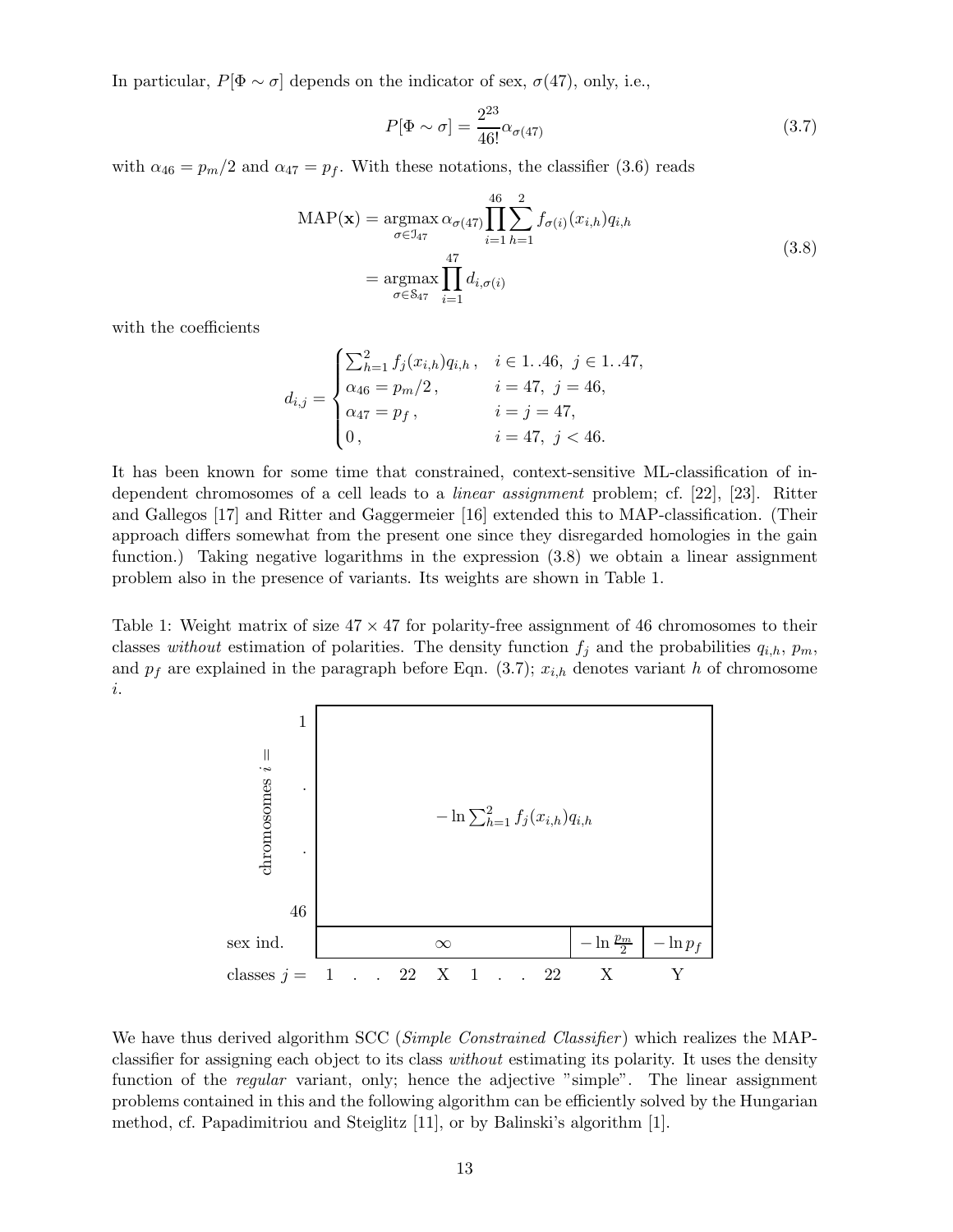#### Algorithm SCC

**Input:** Density functions  $f_i$  of the regular variants of all (virtual) classes  $j \in 1..47$ ; prior probabilities  $p_f$ ,  $p_m$ , and  $q_{i,h}$  for all objects i, and all sites h; the observation  $\mathbf{x} = (x_{i,h})_{i \in 1..46}$ .  $h \in 1..2$ 

Output: Classification of objects into their classes.

#### begin

**forceach** 
$$
(i, j) \in 1..46 \times 1..47
$$
 **do**  
\n
$$
c_{i,j} := \begin{cases}\n-\ln \sum_{h=1}^{2} f_j(x_{i,h}) q_{i,h}, & i \in 1..46, j \in 1..47, \\
-\ln(p_m/2), & i = 47, j = 46, \\
-\ln p_f, & i = j = 47,\n\end{cases}
$$
\n**od**  
\n $\hat{\sigma} := \underset{\sigma \in S_{47}}{\text{argmin}} \sum_{i=1}^{47} c_{i,\sigma(i)}; \quad (*A \text{ linear assignment problem *)}$   
\n**return**  $\hat{\sigma}_{|1..46};$   
\n**end**

If a karyotype is to be produced then the Algorithm SCC is not sufficient since, in this case, the polarities, too, are required. Therefore, we also include Algorithm SCCS (Simple Constrained Classifier-Selector) which realizes the MAP-estimator for estimating class and polarity. This time, one uses the decision set  $\mathfrak{I}_{47} \times (1.2)^{46}$ , the second factor standing for the sites of the regular variants. The gain function  $G$  is defined by

$$
G((\varphi, \mathbf{v}), (\sigma, \mathbf{h})) := \begin{cases} 1, & \text{if } \varphi \sim \sigma \text{ and } \mathbf{v} = \mathbf{h}, \\ 0, & \text{otherwise.} \end{cases}
$$

That is, there is a gain of one unit for a biologically correct assignment with all polarities correct and no gain otherwise. A similar reasoning as above shows that the MAP-estimator is again based on the solution of a linear assignment problem. Indeed, by independence

$$
E[G((\Phi, V), (\sigma, \mathbf{h})); X \in \text{dx}]
$$
  
=  $P[\Phi \sim \sigma, V = \mathbf{h}, Z_{\Phi, V} \in \text{dx}]$   
=  $P[Z_{\Phi, V} \in \text{dx}/\Phi \sim \sigma, V = \mathbf{h}] P[\Phi \sim \sigma] P[V = \mathbf{h}]$   
=  $P[Z_{\sigma, \mathbf{h}} \in \text{dx}] P[\Phi \sim \sigma] P[H = \mathbf{h}]$   
=  $\prod_{i=1}^{46} P[Z_{\sigma(i), 1} \in \text{d}x_{i, h_i}] P[\Phi \sim \sigma] \prod_{i=1}^{46} P[H_i = h_i],$ 

Together with (3.7) it follows that the Bayesian estimator for the statistical decision model above is the MAP-classifier 46

$$
\text{MAP}(\mathbf{x}) = \operatorname*{argmax}_{\sigma, \mathbf{h}} \alpha_{\sigma(47)} \prod_{i=1}^{40} f_{\sigma(i)}(x_{i,h_i}) q_{i,h_i}.
$$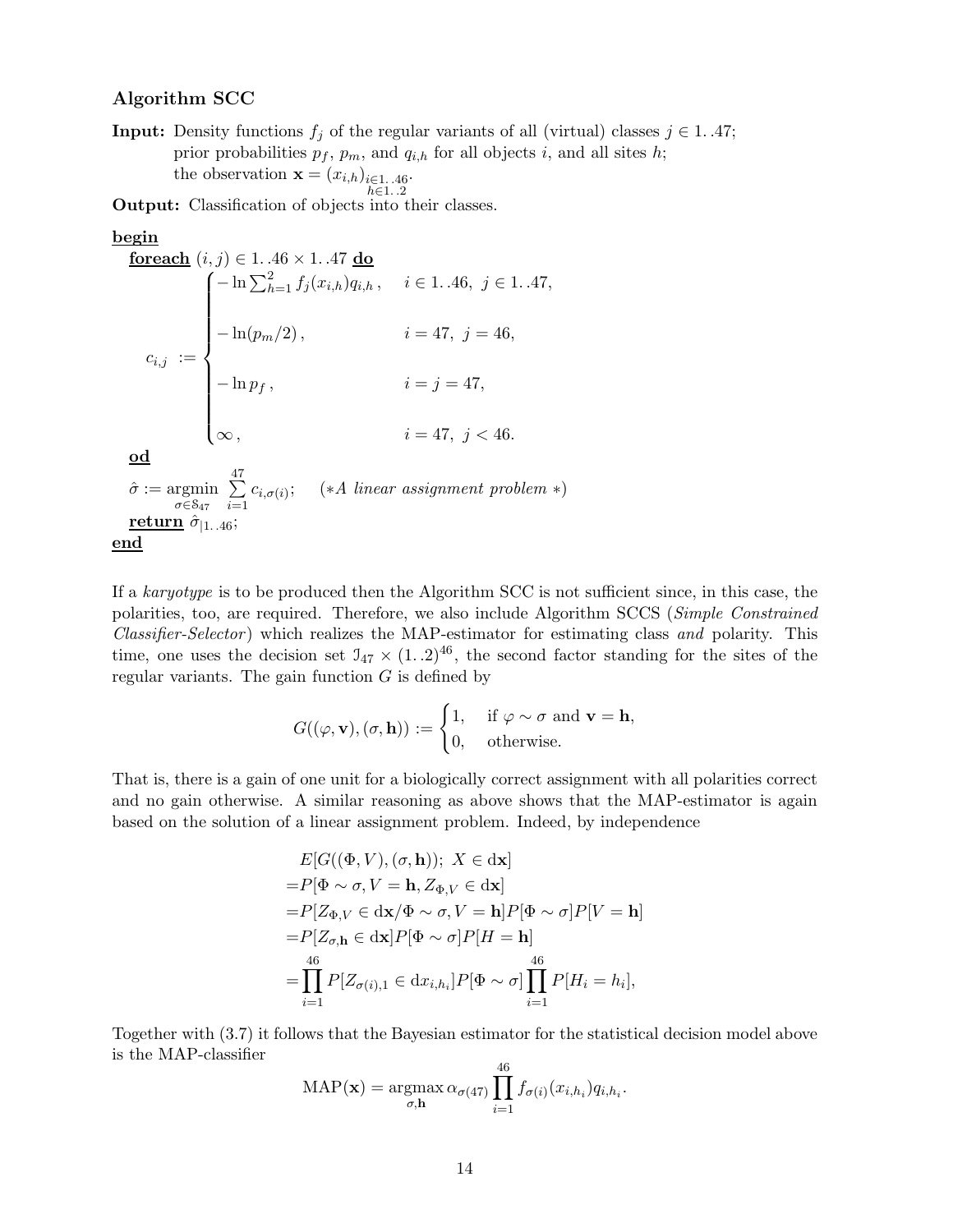The optimal permutation  $\hat{\sigma}$  is the maximizer of the expression

$$
\alpha_{\sigma(47)} \prod_{i=1}^{46} \max\{f_{\sigma(i)}(x_{i,1})q_{i,1}, f_{\sigma(i)}(x_{i,2})q_{i,2}\}.
$$

By taking negative logarithms, this becomes again a linear assignment problem. The resulting weights are shown in Table 2. The site  $\hat{h}_i$  of the regular variant of object i is the maximizer of  $f_{\hat{\sigma}(i)}(x_{i,h})q_{i,h},\,h\in{1..2}.$ 

Table 2: Weight matrix of size  $47 \times 47$  for polarity-free assignment of 46 chromosomes to their classes with estimation of polarities. The density function  $f_j$  and the probabilities  $q_{i,h}$ ,  $p_m$ , and  $p_f$  are explained in the paragraph before Eqn. (3.7);  $x_{i,h}$  denotes variant h of chromosome i.



The following algorithm represents the MAP-estimator of the class assignment and the sites of the regular variants given the observation  $\mathbf{x} = (x_{i,h})_{\substack{i \in 1..46 \ i \in 1..2}}$ 

#### Algorithm SCCS

**Input:** Density functions  $f_j$  of the regular variants of all classes  $j \in 1..47$ ; prior probabilities  $p_f$ ,  $p_m$  and  $q_{i,h}$  of all objects i, and all sites h; the observation  $\mathbf{x} = (x_{i,h})_{\substack{i \in 1..46 \cdot}}$ <br> $h \in 1..2$ 

Output: Classification of objects into their classes and the sites of their regular variants.

begin

**forceach** 
$$
(i, j) \in 1..46 \times 1..47
$$
 **do**

\n
$$
\begin{cases}\n-\ln \max_{h \in 1..2} f_j(x_{i,h}) q_{i,h}, & i \in 1..46, j \in 1..47, \\
-\ln(p_m/2), & i = 47, j = 46, \\
-\ln p_f, & i = j = 47, \\
\infty, & i = 47, j < 46.\n\end{cases}
$$

od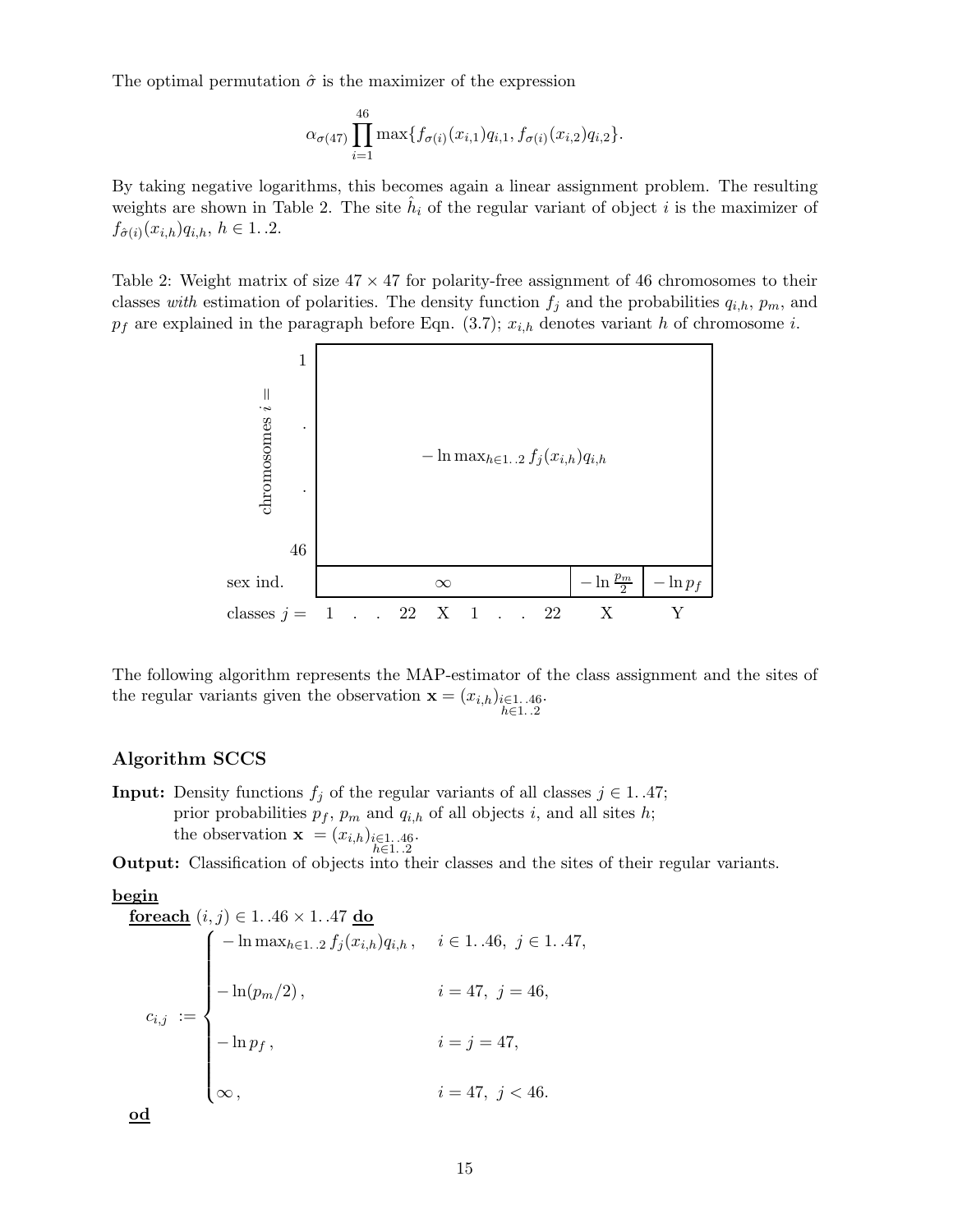$$
\hat{\sigma} := \underset{\sigma \in \mathcal{S}_{47}}{\operatorname{argmin}} \sum_{i=1}^{47} c_{i,\sigma(i)}; \quad (*A \text{ linear assignment problem *)}
$$
\nforecast  $i \in 1..46$  do  
\n
$$
h_i := \underset{h \in 1..2}{\operatorname{argmin}} - \ln(f_{\hat{\sigma}(i)}(x_{i,h})q_{i,h});
$$
\nod  
\nreturn  $\hat{\sigma}_{|1..46}, h_1, ..., h_{46};$   
\nend

The algorithmic difference between polarity-free and polarity-dependent classification is best seen in Tables 1 and 2: instead of likelihoods as in [16] the tables contain the weighted sums and weighted maxima over the likelihoods of the two polarities, respectively. The polarity-dependent algorithms designed in [17] and [16] for handling cells with missing or extra chromosomes can be modified in the same way for polarity-free classification. They need in addition prior probabilities of missing chromosomes and of various trisomies.

### 3.2 Distributional models

The algorithms above may be combined with the statistical models  $f_j$  mentioned in the introduction:

- (i) Elliptical symmetry. Here,  $f_i$  is the density of the elliptically symmetric distribution with expectation  $e_j$ , variance  $V_j$ , and radial function  $\varphi: [0,\infty[ \rightarrow [0,\infty[$ . We will use the radial functions  $\varphi_{\text{normal}}(r) = \beta_{\text{nor}} e^{-r^2/2}$  and  $\varphi_{\text{Pareto}}(r) \sim \beta_{\lambda} r^{-\lambda}$  for some  $\lambda$  exceeding the number of features  $+2$ ; for more details cf. [19].
- (ii) Quadratic asymmetry. In this model,  $f_j$  is the density of the quadratically asymmetric distribution with expectation  $e_j$ , variance  $V_j$ , quadratic asymmetry  $Q_j$ , and a radial function as in (i); for more details cf.  $[15]$ , and  $[16]$ .
- (iii) Mixture models with elliptically symmetric or quadratically asymmetric outliers. The density  $f_j$  of class j is a mixture of two densities, the density of the regular observations of class j,  $f_{j,\text{REG}}$ , and the density of the outliers of class j,  $f_{j,\text{OUT}}$ ; i.e.,  $f_j = (1 - \gamma)f_{j,\text{REG}} +$  $\gamma f_{j,\text{OUT}}$  for some (usually small) number  $\gamma$ ,  $0 < \gamma < 1$ . As  $f_{j,\text{REG}}$  we choose the normal density with expectation  $e_{j,\text{REG}}$  and covariance matrix  $V_{j,\text{REG}}$  and  $f_{j,\text{OUT}}$  is either an elliptically symmetric density with expectation  $e_{j,\text{OUT}}$ , covariance matrix  $V_{j,\text{OUT}}$ , and a radial function  $\varphi: [0,\infty] \to [0,\infty]$  or a quadratically asymmetric density with the quadratic asymmetry  $Q_{i,\text{OUT}}$  as an additional parameter. More refined models could be used for the regular distribution but, in both cases, best results are achieved if  $f_{j,REG}$  is normal and  $\varphi$ is of Pareto's type; for more details cf. [17] and [16].

We name the new polarity-free estimators derived from Algorithm SCC VIEC<sub> $\varphi$ </sub>, VIQA<sub> $\varphi$ </sub>, VIECO<sub> $\varphi$ </sub>, and VIQAO<sub> $\varphi$ </sub>,  $\varphi \in \{\text{normal},\text{Pareto},\ldots\},$  according to the statistical model of feature sets used.

### 4 Experimental Results

In this section, we offer test results for the polarity-free classifiers  $VIEC_{normal}$ ,  $VIEC_{Pareto}$ , VIECO $_{\text{Pareto}}$ , and VIQAO $_{\text{Pareto}}$  and compare them with the previous polarity-dependent estimators  $\text{IEC}_{\text{normal}}$ ,  $\text{IEC}_{\text{Pareto}}$ ,  $\text{IECO}_{\text{Pareto}}$ , and  $\text{IQAO}_{\text{Pareto}}$ . We use again the large Copenhagen image data set Cpr [12], [17] and the profiles computed by the Edinburgh MRC chromosome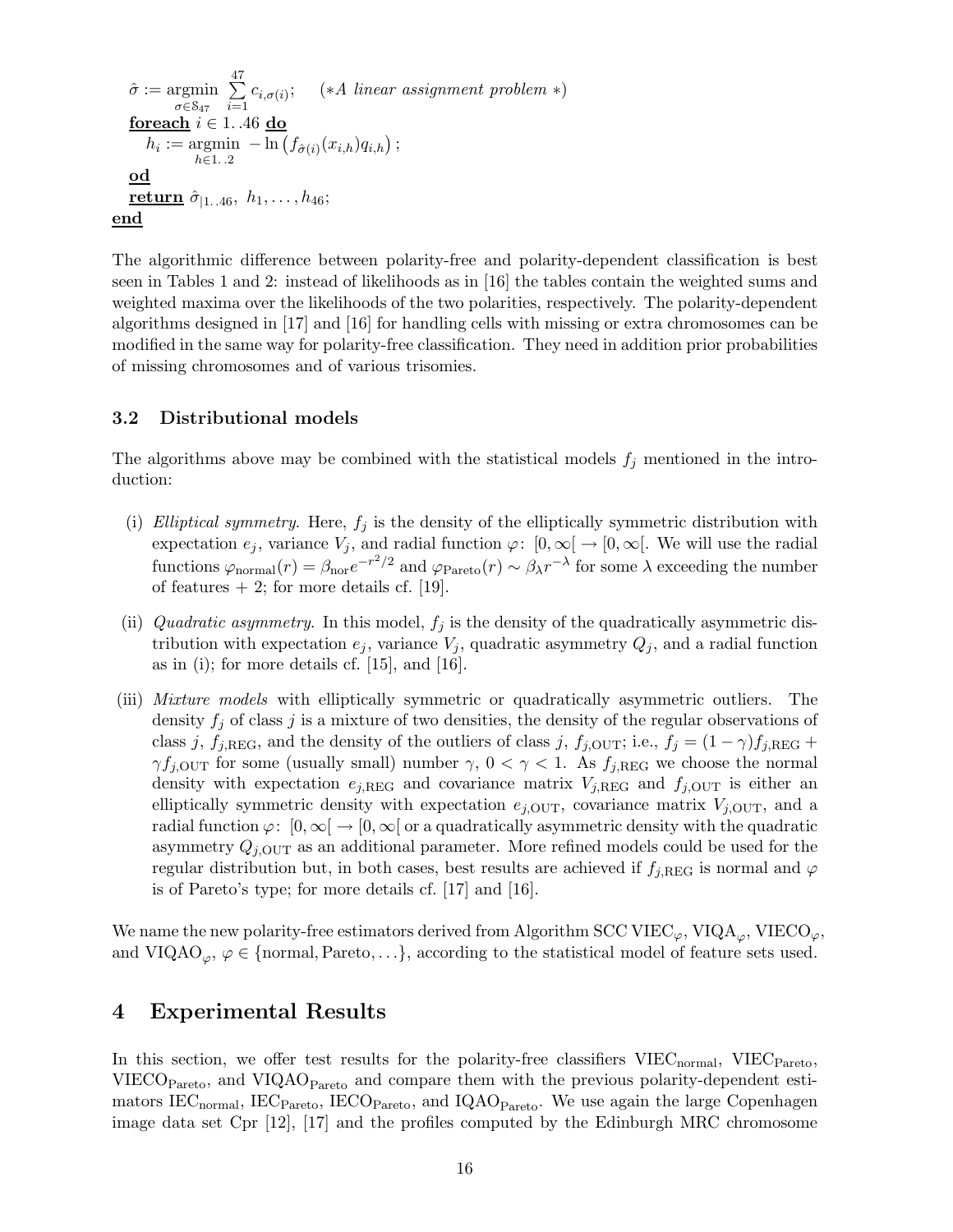analysis system [13] as a benchmark. The results pertain to all cells in the data set, also those with a missing chromosome or containing a trisomy.



Figure 6: Overview of polarity-free classification

#### 4.1 Parameter estimation

The model parameters (expectation, covariance matrices, quadratic asymmetries, exponents of radial functions) of polarity-free classifiers are estimated as described in [17] and

[16] except that features are extracted from profiles in correct (i. e., manually determined) polarity. Parameters  $\gamma$  of mixture models with outliers were determined by the trimming method described in [17]. This method requires two cutoffs,  $\text{cut}_{\text{BAS}}$  and  $\text{cut}_{\text{OUT}}$ , for the generation of the basic and outlier populations. The basic population BAS of each class consists of those observations whose Mahalanobis distance, with respect to the entire population POP, does not exceed cut $_{\text{BAS}}$ . The outlier population OUT consists of those observations whose Mahalanobis distance, with respect to the basic population, exceeds  $\text{cut}_{\text{OUT}}$ . The connections are illustrated by the following diagram.

$$
\text{POP} \longrightarrow \begin{array}{c} e_{\text{POP}} \\ V_{\text{POP}} \end{array} \xrightarrow{\text{cut}_{\text{BAS}}} \text{BAS} \longrightarrow \begin{array}{c} e_{\text{BAS}} \\ V_{\text{BAS}} \end{array} \xrightarrow{\text{cut}_{\text{OUT}}} \text{OUT} \longrightarrow \begin{array}{c} e_{\text{OUT}} \\ V_{\text{OUT}} \end{array} \tag{Quot}
$$

For the estimation of parameters, covariance matrices of populations containing outliers were robustly estimated, i.e., a shrinking factor of 0.9 was applied to their off-diagonal elements, cf. [14], [17]. These populations are the entire population in all cases and the outlier populations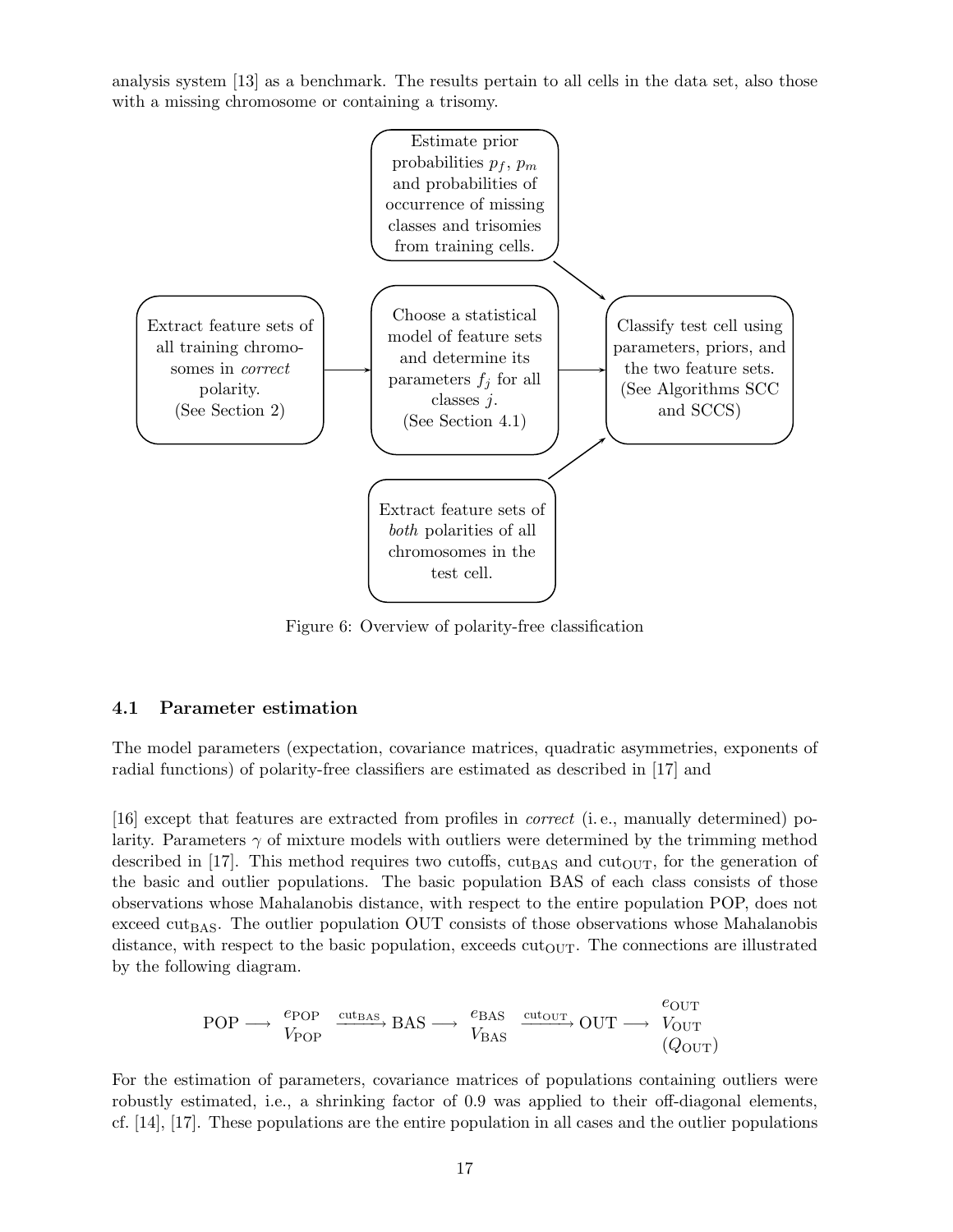needed for estimating the quadratic asymmetries in the cases IQAO and VIQAO but not the basic populations.

The prior probabilities  $q_{i,h}$  are chosen as 0.5. The prior probabilities of a cell to be female or male, of missing chromosomes, and of various trisomies are those listed in [17], Section 5, and [16], Section 4.3.

#### 4.2 Classification and test results

In the classification process, the shrinking factor above was applied to *all* covariance matrices. Moreover, all quadratic asymmetries were multiplied by another shrinking factor, the Q-factor  $\leq$  1, cf. [16]. Note that, for classifying a cell, two feature sets are extracted from each of its chromosomes, one for each polarity.

Let us finally compare the estimated probabilities of misclassification of the new polarity-free classifiers and new features extracted from the profiles mentioned at the beginning of this section (Table 3(a)) with those obtained from previous polarity-dependent classifiers applied to the same feature set (Table 3(b)) and to the feature set of the Edinburgh MRC chromosome analysis system (Table  $3(c)$ ).

In all tables, test-set results refer to the cross-validation (holdout, jackknifing) method described in [17] whereas training-set results use all cells for training and classification. Roughly speaking, in Table 3, S.D. is 1 with respect to cells and 0.1 with respect to chromosomes. This comparison shows that the new feature set has an advantage of 10 to 15% over the previous one; a similar improvement is due to the polarity-free classifiers.

Our implementation in the Programming Language C on a workstation SUN Ultra 1, Model 140, takes for classification of one cell about 0.08 s in the case IEC, 0.14 s in the case IECO, and 1.1 s in the case IQAO, respectively. Execution times of the polarity-free V -classifiers, needing two feature sets, are about twice as large as those of the polarity-dependent ones.

## 5 Discussion

Variants possess a large number of applications. We use them in this paper in order to handle the ambiguity stemming from the two polarities of chromosomes. Other applications to automatic chromosome analysis are possible, for instance to the problems of shape recognition, of segmentation, and of centromere handling. The polarity-free classifiers remove errors due to wrong polarities caused by erroneously estimated centromeres. Compared with the previous features and polarity-dependent classifiers the new polarity-free V -classifiers together with the modified features remove between 20% and 30% of classification errors depending on their statistical types. The best error rates attained in this way for the data set Cpr are just below 1%.

The manual error rate contained in this data set was estimated as 0.3% with respect to chromosomes  $[8]$ , p. 314. There are mainly two causes for the difference between the error rate of  $0.3\%$ of the expert and that of our currently best classifiers. The expert uses probably additional features and, more importantly, handles outliers in a more flexible way than an automatic system can do. We believe that most of the remaining errors of our best classifiers are due to remaining outliers in the data of which there are several causes. These are

(i) wrong medial axes mainly in bent and badly-shaped chromosomes,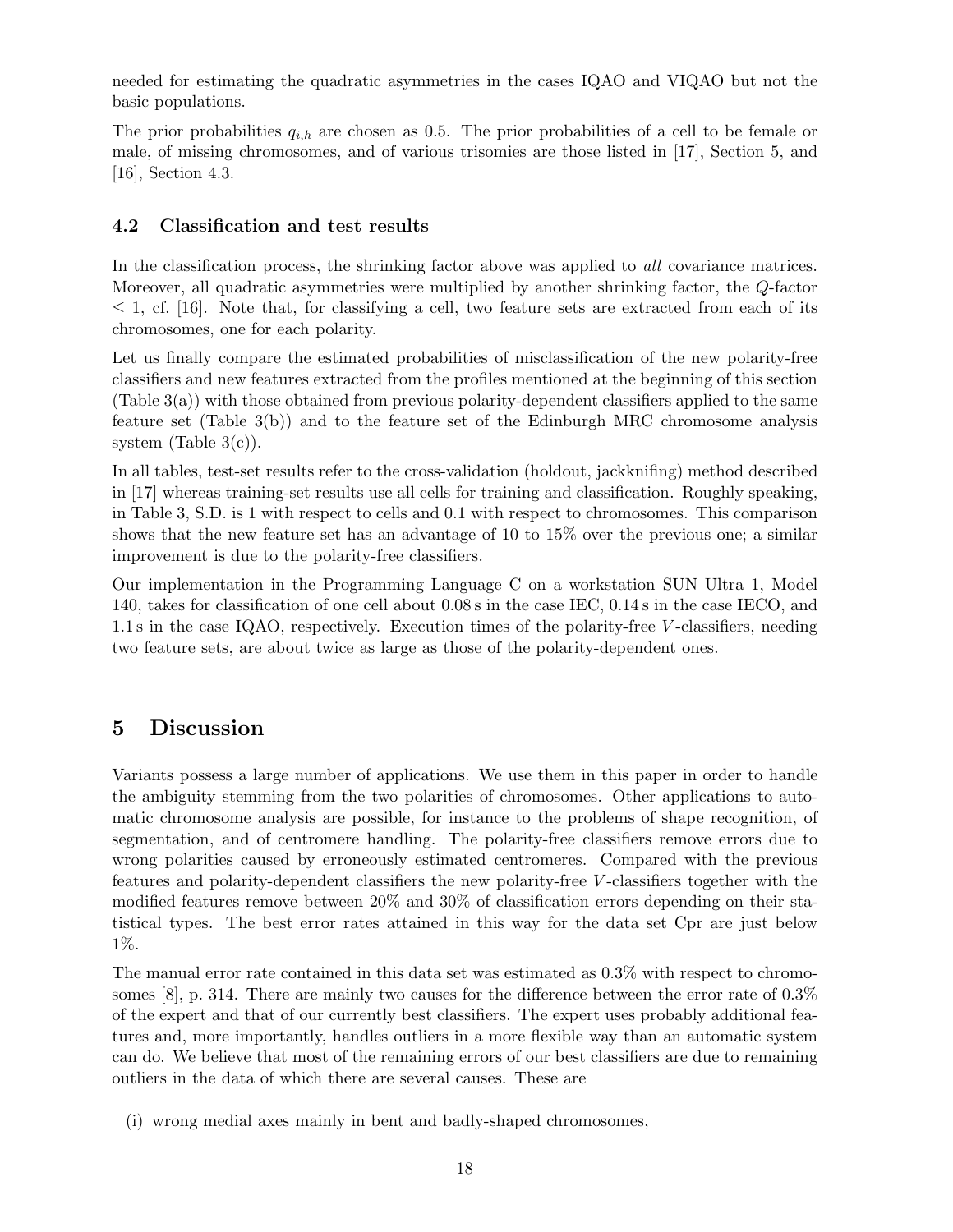Table 3: Overall test- and training-set error rates for various classifiers and featuers.

The notation  $p/q$  means that  $p\%$  of chromosomes were misclassified in  $q\%$  of cells. The exponents  $\lambda$  and  $\lambda_{\text{OUT}}$  of the Pareto-type radial functions (see 3.2), the parameters cut<sub>BAS</sub> and cut<sub>OUT</sub> (see 4.1) controlling the trimming method, and the Q-factors (see 4.2) for robust estimation of quadratic asymmetries are indicated where they apply.

(a) Polarity-free classifiers, applied to the new 29 features. The best classifier reported in this communication is  $VIQAO<sub>Pareto</sub>$  applied with robust estimation of variances; cf. the rightmost test-set result.

(b) Classifiers with polarities determined by estimated centromeres, applied to the new 29 features.

(c) Classifiers with polarities determined by estimated centromeres, applied to 24 features from the Edinburgh MRC chromosome analysis system. Results taken from [17] and [16].

|     |                     | $VIEC_{normal}$ | VIEC <sub>Pareto</sub> | VIECO <sub>Pareto</sub>          | VIQAO <sub>Pareto</sub>         |
|-----|---------------------|-----------------|------------------------|----------------------------------|---------------------------------|
|     |                     |                 | $\lambda = 33.0$       | $\lambda_{\text{OUT}} = 33.0$    | $\lambda_{\text{OUT}} = 34.0$   |
|     |                     | 1.94/27.2       | 1.27/18.3              | 0.99/14.9                        | 0.92/14.2                       |
|     | test set $(\%)$     |                 |                        | $\text{cut}_{\text{BAS}} = 10.0$ | $\text{cut}_{\text{BAS}} = 6.5$ |
| (a) |                     |                 |                        | $cut_{\text{OUT}} = 7.3$         | $cut_{\text{OUT}} = 7.1$        |
|     |                     |                 |                        |                                  | $Q$ -factor = 0.4               |
|     |                     | 1.82/26.0       | 1.20/17.6              | 0.76/12.2                        | 0.58/10.1                       |
|     | training set $(\%)$ |                 |                        | $\text{cut}_{\text{BAS}} = 13.5$ | $\text{cut}_{\text{BAS}} = 7.9$ |
|     |                     |                 |                        | $cut_{\rm OUT}=8.5$              | $cut_{OUT} = 7.5$               |
|     |                     |                 |                        |                                  | $Q$ -factor = 1.0               |

|     |                     | $IEC_{normal}$ | $IEC_{Pareto}$   | IECO <sub>Pareto</sub>          | IQAO <sub>Pareto</sub>          |
|-----|---------------------|----------------|------------------|---------------------------------|---------------------------------|
|     |                     |                | $\lambda = 33.0$ | $\lambda_{\text{OUT}} = 33.0$   | $\lambda_{\text{OUT}} = 33.0$   |
|     |                     | 2.16/28.9      | 1.49/20.8        | 1.15/16.5                       | 1.10/15.9                       |
|     | test set $(\%)$     |                |                  | $\text{cut}_{\text{BAS}} = 8.5$ | $\text{cut}_{\text{BAS}} = 6.4$ |
| (b) |                     |                |                  | $cut_{\text{OUT}} = 7.0$        | $cut_{OUT} = 7.5$               |
|     |                     |                |                  |                                 | $Q$ -factor = 0.5               |
|     |                     | 2.02/27.6      | 1.41/19.9        | 0.85/13.6                       | 0.64/11.1                       |
|     | training set $(\%)$ |                |                  | $cutBAS = 9.5$                  | $\text{cut}_{\text{BAS}} = 8.7$ |
|     |                     |                |                  | $cut_{OUT} = 8.0$               | $cut_{OUT} = 7.7$               |
|     |                     |                |                  |                                 | $Q$ -factor = 1.0               |

|     |                     | $IEC_{normal}$ | $IEC_{Pareto}$   | IECO <sub>Pareto</sub>          | IQAO <sub>Pareto</sub>        |
|-----|---------------------|----------------|------------------|---------------------------------|-------------------------------|
|     |                     |                | $\lambda = 28.0$ | $\lambda_{\text{OUT}} = 30.5$   | $\lambda_{\text{OUT}} = 29.0$ |
|     |                     | 2.68/34.5      | 1.84/25.2        | 1.32/19.3                       | 1.22/17.5                     |
|     | test set $(\%)$     |                |                  | $\text{cut}_{\text{BAS}} = 8.5$ | $cut_{BAS} = 6.1$             |
| (c) |                     |                |                  | $cut_{OUT} = 7.0$               | $cut_{\rm OUT}=6.7$           |
|     |                     |                |                  |                                 | $Q$ -factor = 0.6             |
|     |                     | 2.55/33.3      | 1.72/24.0        | 1.09/16.5                       | 0.78/13.3                     |
|     | training set $(\%)$ |                |                  | $\text{cut}_{\text{BAS}} = 8.5$ | $cutBAS = 7.5$                |
|     |                     |                |                  | $cut_{\text{OUT}} = 7.0$        | $cut_{\text{OUT}} = 7.2$      |
|     |                     |                |                  |                                 | $Q$ -factor = 1.0             |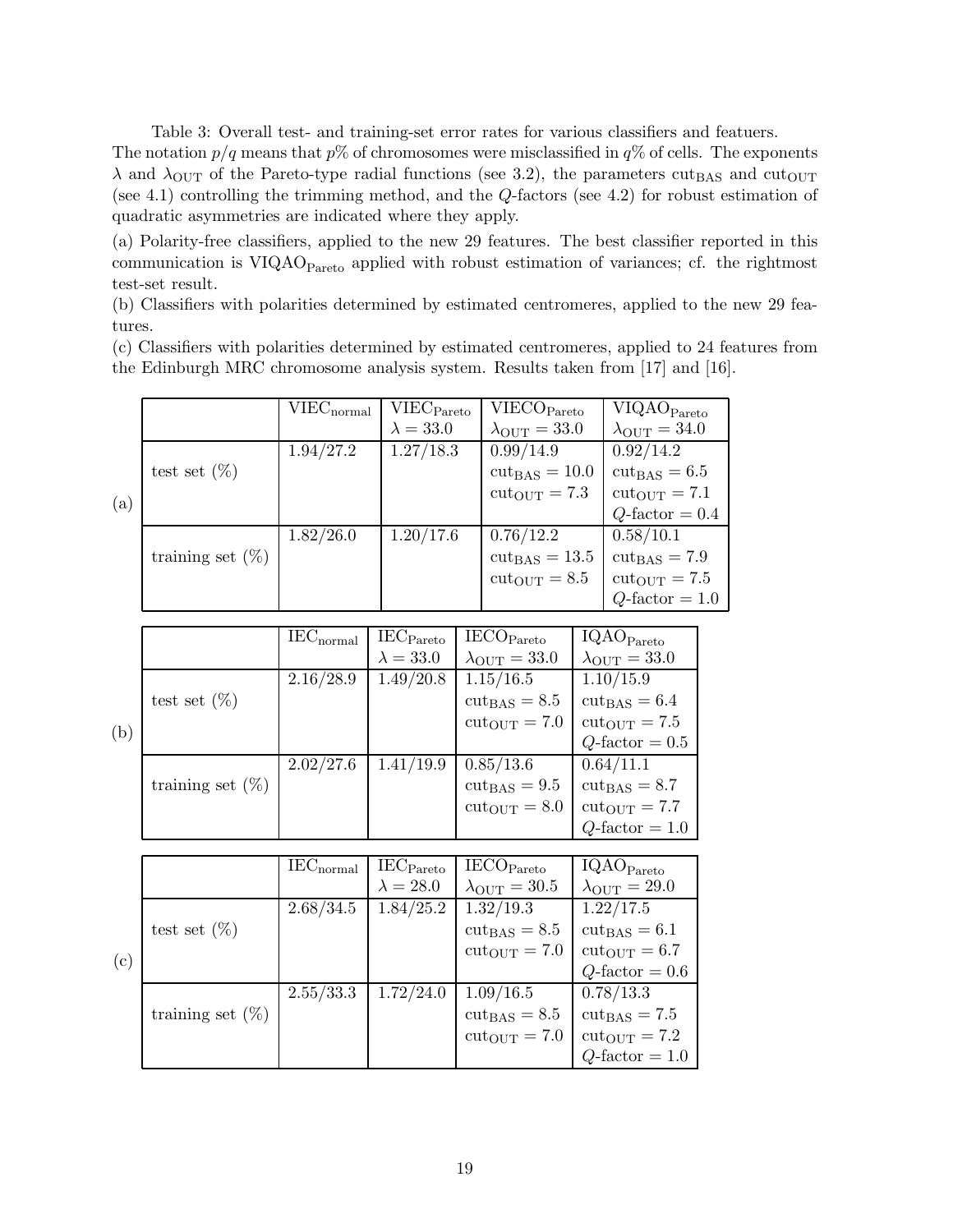- (ii) Giemsa stains on or at the chromosome,
- (iii)  $X$  or Y-shapedness because of late metaphases,
- (iv) overlappings of other chromosomes, and
- (v) large structural anomalies such as translocations, deletions, duplications, inversions, or huge satellites.

A comparison of the classifier VIEC<sub>normal</sub> (which has no outlier handling potential) with the classifiers VIEC<sub>Pareto</sub>, VIECO<sub>Pareto</sub>, and VIQAO<sub>Pareto</sub> (which have high outlier handling potentials) shows that they can to a certain degree be made up for by methods of statistical data analysis.

One cause of asymmetries in the feature data previously used were wrong polarities. Table 3(a) shows that the polarity-free asymmetric classifier VIQAO is still noticeably superior to the symmetric classifiers VIEC and VIECO. This means that, despite the removal of outliers caused by wrong polarities, there remains asymmetry in the data.

All three Tables  $3(a) - (c)$  show a large gap between the test-set and the training-set error rates of the quadratically asymmetric classifiers IQAO and VIQAO. The reason is that the expectations  $e_{\text{OUT}}$  and the matrices  $V_{\text{OUT}}$  and  $Q_{\text{OUT}}$  together make up 1276 (900) real parameters for a feature set of dimension 29 (24). They have to be estimated on the basis of the outliers which, in Cpr, amount to about  $\gamma \approx 12\%$  of the whole data set. These fewer than 1000 chromosomes in each class are not sufficient for reliably estimating such a large number of real parameters for test-set results. This is also plain from the small Q-factors allowed in the test-set classifiers. Moreover, the large number of parameters leads to substantial overfitting in the training-set classifiers. The genuine Bayesian error rate of  $VIQAO<sub>Pareto</sub>$ , e.g., will lie somewhere between the test-set error rate of 0.92% and the training-set error rate of 0.58%. A data set for parameter estimation even larger than Cpr would diminish this gap.

Approaching the error rate of automatic chromosome classification to that of the expert is not an easy task and it is not just one idea that will do it. It seems that, with constrained classification, elliptical symmetry, quadratic asymmetry, mixture models, and variants, the potentiality of statistical methods is to a high degree exhausted. On the other hand, there is still the possibility to improve the image processing required for profile extraction. This is the subject of the communication [20].

Acknowledgements. We thank Dr. Jim Piper for providing us access to the Edinburgh MRC chromosome analysis system. We also thank the Associate Editor and the referee for their comments which helped to make this a more complete paper.

### References

- [1] Balinski, M.L., Signature methods for the assignment problem. Operations Res. 33 (1985) 527–536.
- [2] Denver Conference, A proposed standard system of nomenclature of human mitotic chromosomes. Lancet 1 (1960) 1063–1065.
- [3] Fang, K.-T., S. Kotz, and K.W. Ng, Symmetric Multivariate and Related Distributions. Chapman and Hall, London, 1990.
- [4] Gallegos, M. T. and G. Ritter, Bayesian classification and selection. In preparation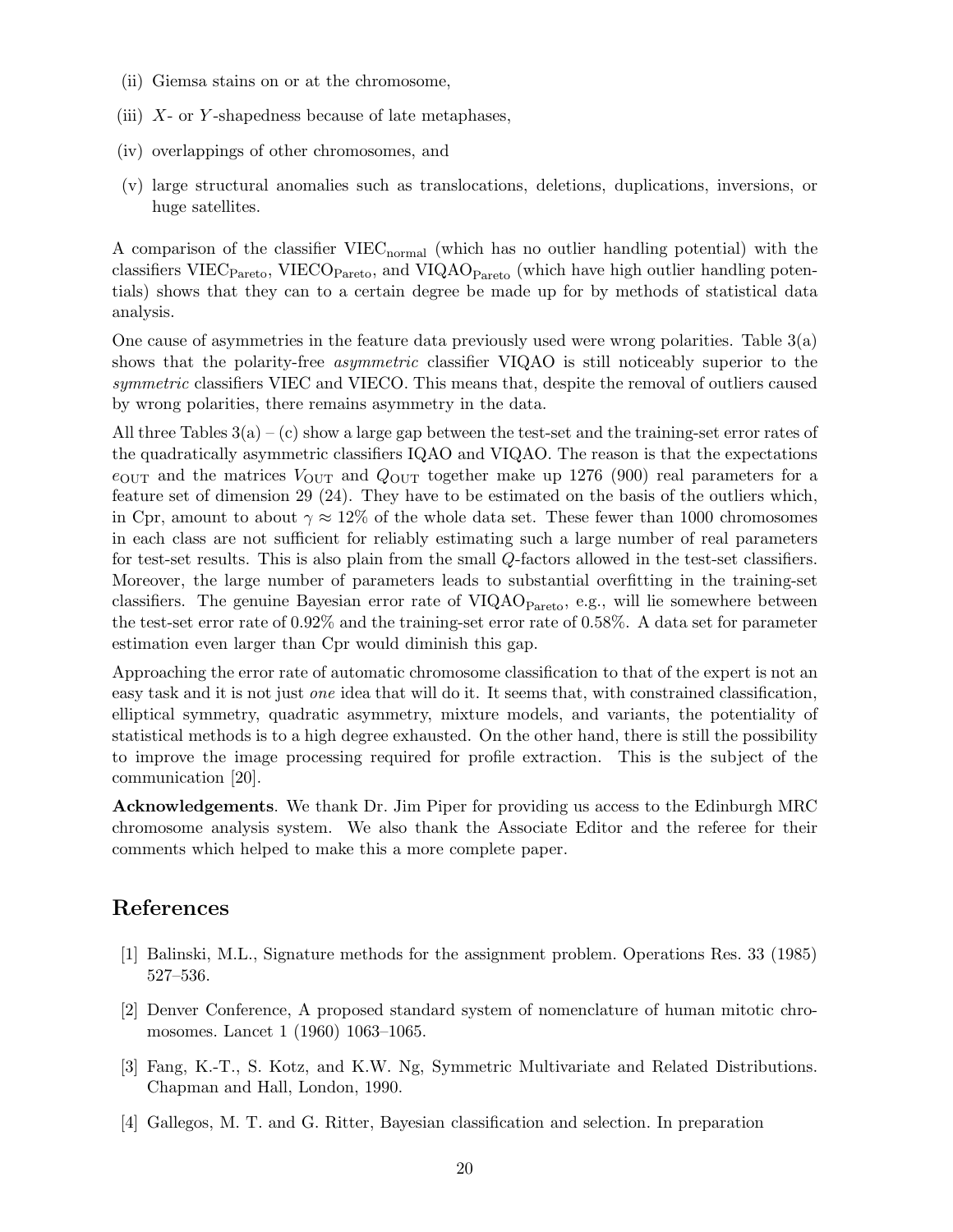- [5] Granum, E., Application of statistical and syntactical methods of analysis and classification to chromosome data. In: J. Kittler, K.S. Fu and L.F. Pau (eds.), Pattern Recognition Theory and Applications, Reidel Publishing Company 1982, 373–398.
- [6] Griffiths, A.J.F., J.H. Miller, D.T. Suzuki, R.C. Lewontin, and W.M. Gelbart, An Introduction to Genetic Analysis. Freeman and Company, New York, 1993.
- [7] Habbema, J.D.F., A discriminant analysis approach to the identification of human chromosomes. Biometrics 32 (1976) 919–928.
- [8] Kleinschmidt, P., I. Mitterreiter and J. Piper, Improved chromosome classification using monotonic functions of mahalanobis distance and the transportation method. Mathematical Methods of Operations Research 40 (1994) 305–323.
- [9] Ledley, R.S. and F.H. Ruddle, Chromosome analysis by computer. Scientific American 214  $(1966), 40-46.$
- [10] Lundsteen, C., A.-M. Lind and E. Granum, Visual classification of banded human chromosomes. Ann. Hum. Genet., Lond. 40 (1976) 87–97.
- [11] Papadimitriou, C.H. and K. Steiglitz, Combinatorial Optimization. Prentice–Hall, Englewood Cliffs, New Jersey, 1982.
- [12] Piper, J., Variability and bias in experimentally measured classifier error rates. Pattern Recognition Letters 13 (1992) 685–692.
- [13] Piper, J. and E. Granum, On fully automatic feature measurement for banded chromosome classification, Cytometry 10 (1989) 242–255.
- [14] Piper, J., I. Poole, and A. Carothers, Stein's paradox and improved quadratic discrimination of real and simulated data by covariance weighting. Proceedings of the 12 th IAPR International Conference on Pattern Recognition, Jerusalem, Isreal, 1994 (Los Alamitos, CA, IEEE Comput. Soc. Press, 1994) 529–532.
- [15] Ritter, G., Quadratically asymmetric distributions and their application to chromosome classification. In: A. Prat and E. Ripoll (eds.), Proceedings in Computational Statistics, Short Communications, COMPSTAT 1996 (1996) 99–100.
- [16] Ritter, G. and K. Gaggermeier, Automatic classification of chromosomes by means of quadratically asymmetric statistical distributions. Pattern Recognition 32 (1999) 997–1008.
- [17] Ritter, G. and M.T. Gallegos, Outliers in statistical pattern recognition and an application to automatic chromosome classification. Pattern Recognition Letters 18 (1997) 525–539.
- [18] Ritter, G. and M.T. Gallegos, Bayesian object identification: variants. Submitted.
- [19] Ritter, G., M.T. Gallegos, and K. Gaggermeier, Automatic context-sensitive karyotyping of human chromosomes based on elliptically symmetric statistical distributions. Pattern Recognition, 28 (1995) 823–831.
- [20] Ritter, G. and G. Schreib, Using dominant points and variants for profile extraction from chromosomes. To appear in Pattern Recognition.
- [21] Slot, R.E., On the profit of taken into account the known number of objects per class in classification methods, IEEE Trans. Inform. Theor. 25 (1979) 484–488.